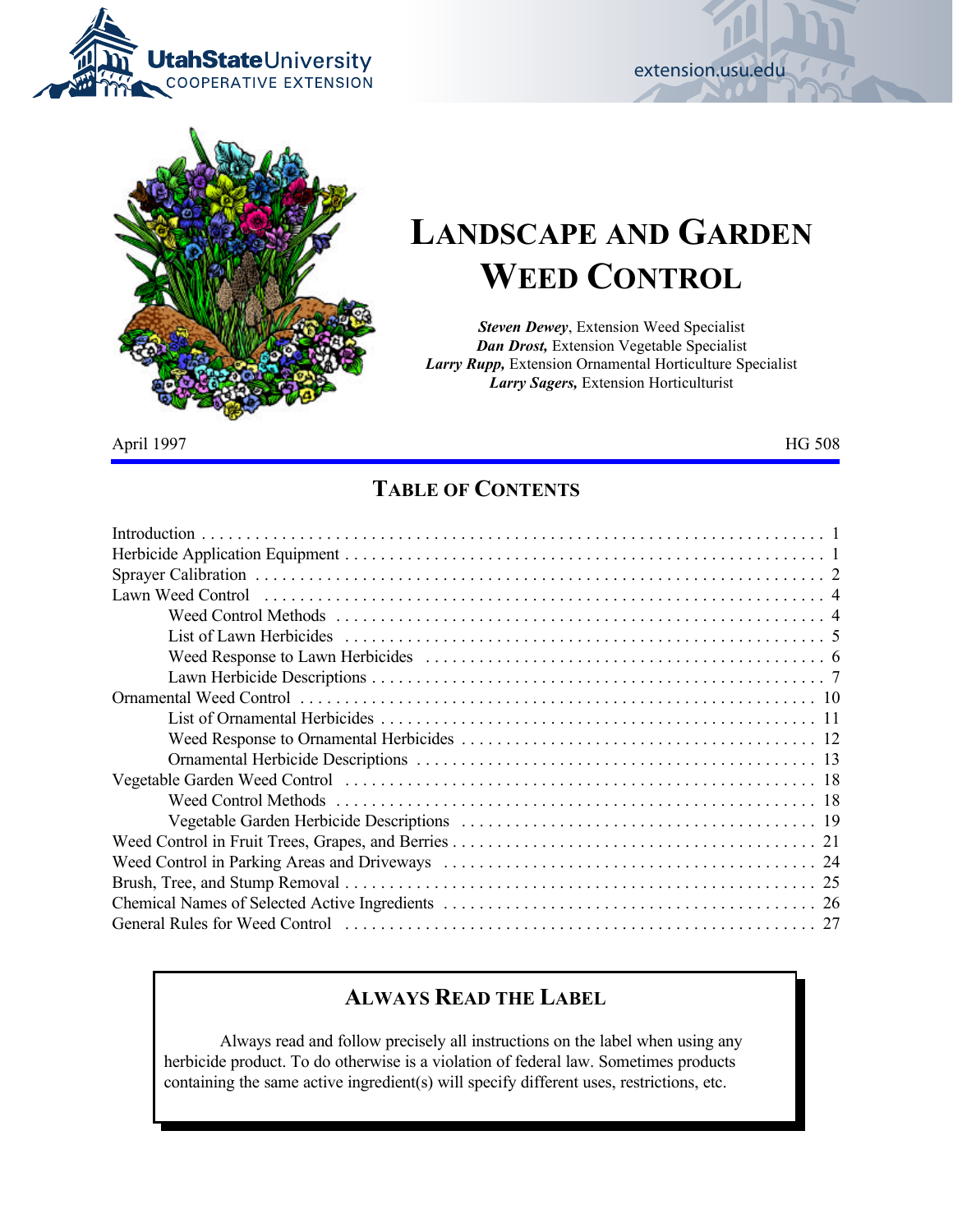Weeds around the home are a general or injury. Often a veterinarian is needed to nuisance, mar the natural beauty of a landscape, remove the seeds. and decrease the value or marketability of Weeds cost Utah farmers millions of dollars residential properties. Weeds ruin lawns, each year in damage to both crops and livestock. gardens, and flowerbeds. Some weeds even grow The consumer pays more for food because of through blacktop. Weeds may cause hayfever, be these losses. a fire hazard, and harbor insects or diseases. Much of the damage caused by weeds cause skin irritation. effort is required. Persistence and patience are

Pets also are affected by weeds. Seeds or the keys to successful weed control. burs tangled in a pet's hair are unsightly and This pamphlet will help you identify those irritating. Sharp or barbed weed seeds may enter techniques and tools most effective in managing their ears, nose, or eyes causing great discomfort your own landscape and garden weeds.

They cause flat tires, puncture bare feet, and around homes can be prevented, but considerable

### **HERBICIDE APPLICATION EQUIPMENT**

for residential weed control. They range from are used for spot treating small areas or inexpensive plastic sprayers to elaborate and individual weeds. expensive power sprayers.

To find a sprayer suitable for your situation, choose one that is dependable and gives the coverage needed.

Do not to use the same sprayer for both insect and weed control. Some herbicides such as 2,4-D are difficult to completely remove from sprayers. Damage to desirable plants could result from a herbicide-contaminated sprayer used to apply insecticides. If you decide to use the same sprayer, wash it with detergent after herbicide use. Then fill the tank and prime the system with a solution of 1 pint of household ammonia in 10 pints of water and let stand. After 12 to 24 hours, rinse and purge the sprayer several times with clean water to totally remove ammonia solution.

#### **HAND SPRAY BOTTLES:**

Several herbicides now come ready-to-use (RTU) in disposable applicator spray bottles

There are several types of sprayers suitable (similar to window cleaner spray bottles). They

#### **HOSE END SPRAYERS:**

These sprayers attach to the end of a garden hose and are acceptable for insecticides, but are not recommended for herbicides. They are difficult to calibrate and do not apply herbicides uniformly.

#### **COMPRESSED AIR SPRAYERS:**

One to three-gallon canister compressed air sprayers are the most common sprayers used by homeowners. Some are made of metal, but plastic models are effective and less expensive.

#### **BACKPACK SPRAYERS:**

There are several models of backpack sprayers on the market. These are usually more expensive than canister sprayers, but are more versatile. They have up to a 5 gallon capacity and maintain a more uniform pressure.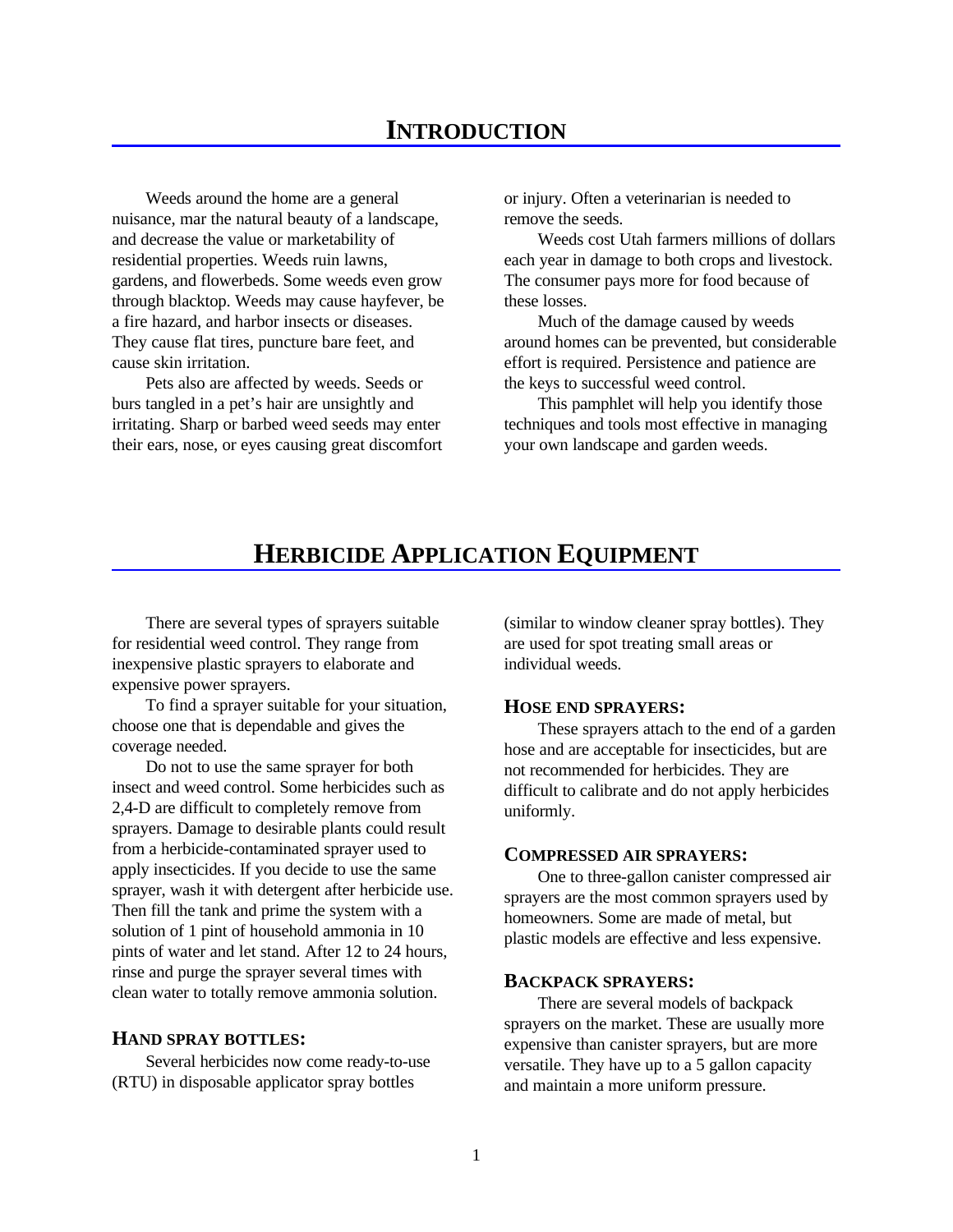#### **POWER SPRAYERS:**

If you have large areas to spray, a power sprayer can be a good investment. These sprayers have a pump and regulator that provide constant pressure, and deliver a more uniform spray pattern. Some models are designed to mount on a 4-wheel ATV or small garden tractor.

#### **WICK-WIPERS:**

Various makes and models of "wiper" applicators are available, primarily for use in applying herbicides like Roundup. A herbicidesoaked sponge or other absorbent material in the applicator tool allows direct and accurate placement of herbicide on unwanted plants, without the hazard of spray drift.

### **SPRAYER CALIBRATION**

#### **CALIBRATION OF YOUR SPRAYER IS ESSENTIAL**

Many people do not calibrate their sprayers, (ounces) the water in the bucket. This and then wonder why they do not obtain good represents the amount of liquid solution weed control. Calibration is easy. The following your sprayer will deliver on a 1000 method will work for any kind of hand-held square foot area. sprayer.

- 
- **Step 2.** Using clean water only (no herbicide), uniformly spray the entire calibration plot. Walk the same speed and use the same sprayer pressure and settings as you will later when actually spraying **Example:** If you used 128 ounces of with herbicide. Remember, you only need water to spray your calibration plot, and to lightly wet the plants. Don't spray to if the herbicide label said to apply 3 the point that water drips off. ounces of herbicide concentrate per

- **Step 3.** Repeat step 2 until your spray times becomes fairly consistent (plus or minus 10 percent of the average time it takes to spray the area).
- **Step 4.** Refill the sprayer with water and spray into an empty bucket for the average amount of time it took to spray the calibration plot. Collect and measure

**Step 1.** Select an open flat area (such as the lawn the amount of water needed to cover or driveway) for a sprayer calibration 1,000 square feet. From instructions on plot. Measure an area 25 feet wide by 40 the herbicide label, determine the amount feet long (1,000 square feet). Use a of herbicide concentrate that is to be string or garden hose to mark the borders applied on 1,000 square feet. Add that of your plot. amount to the water in the sprayer. Mix **Step 5.** Empty your sprayer, then refill it with the herbicide and water together thoroughly. You are now ready to spray a 1,000 square foot area for weed control.

1,000 square feet, you would put 125 Record the time it takes to spray the ounces of water into your sprayer and calibration area.  $\qquad \qquad \text{add 3 ounces of herbicide concentrate}$ (for a total of 128 ounces), and then spray that mixture on a 1,000 square foot area.

> (Note: If your sprayer capacity is large enough, you may add two or three times the amount of both water and herbicide concentrate needed per 1,000 square feet. This allows you to spray 2,000 or 3,000 square feet between refills.)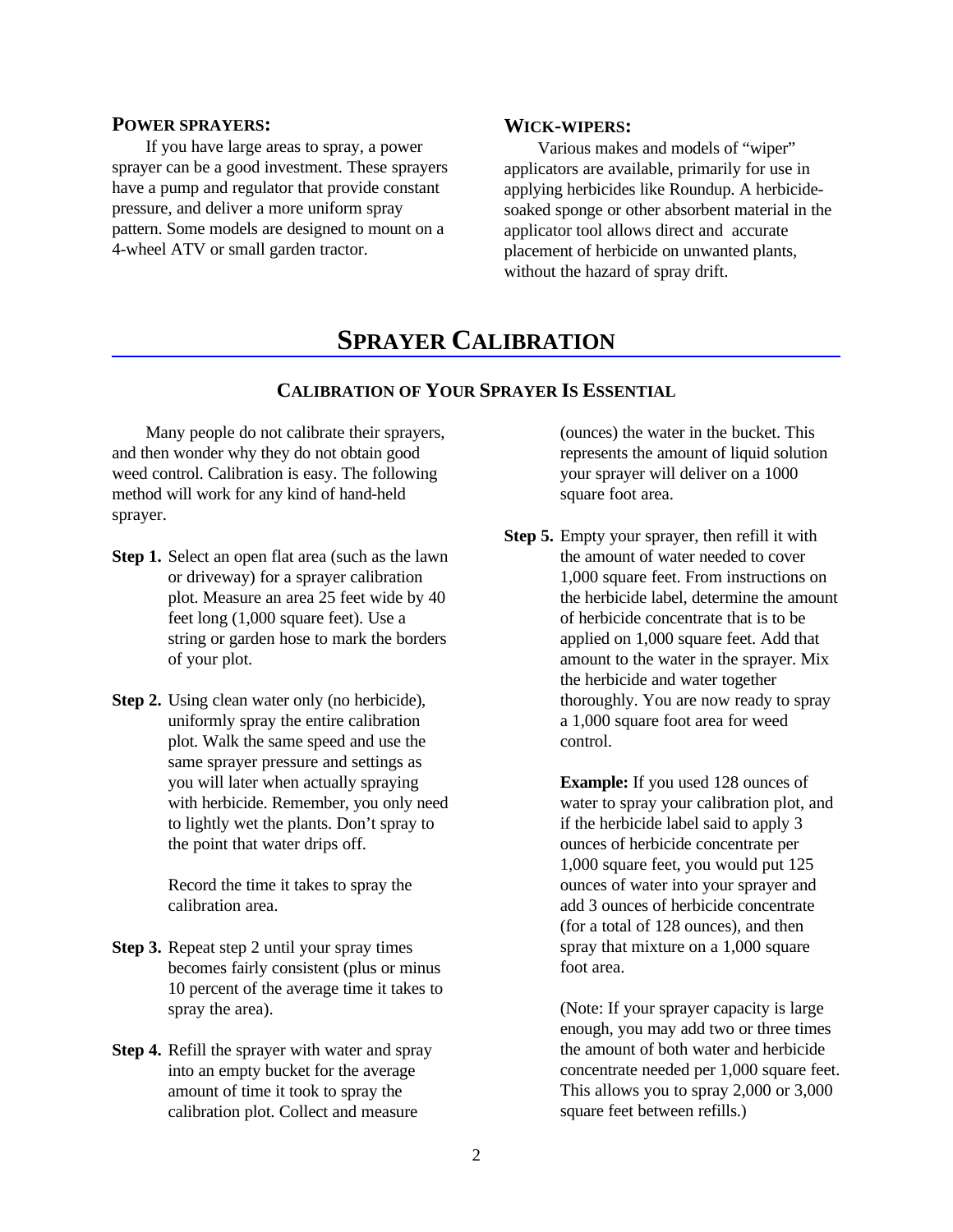**Step 6.** Apply the spray solution (water + herbicide) exactly as you sprayed your calibration plot (use same walking speed, sprayer pressure, and equipment

 settings). Check yourself periodically to make sure you are covering the correct square footage with each spray load.

If a herbicide label recommendation is in gallons or pounds per acre, use Table 1 to convert to amount per 1,000 square feet.

| Table I. Conversion of Herbicide Rate/Acre to Rate/1,000 Square Feet. |  |
|-----------------------------------------------------------------------|--|
|-----------------------------------------------------------------------|--|

| <b>LIQUID MATERIALS</b>                                                                                                                                                                                                       |                                                                                                    |                                                                                                                                                     |  |  |  |
|-------------------------------------------------------------------------------------------------------------------------------------------------------------------------------------------------------------------------------|----------------------------------------------------------------------------------------------------|-----------------------------------------------------------------------------------------------------------------------------------------------------|--|--|--|
| Rate of Commercial Formulation Per Acre                                                                                                                                                                                       | Approximate Rate Per 1,000 Square Feet                                                             |                                                                                                                                                     |  |  |  |
| 1 pint<br>1 quart<br>2 quarts<br>1 gallon                                                                                                                                                                                     | 3⁄4 tablespoon<br>1½ tablespoons<br>3 tablespoons<br>6 tablespoons                                 |                                                                                                                                                     |  |  |  |
| <b>DRY MATERIALS</b>                                                                                                                                                                                                          |                                                                                                    |                                                                                                                                                     |  |  |  |
| Rate of Commercial Formulation Per Acre                                                                                                                                                                                       | Approximate Rate Per 1,000 Square Feet                                                             |                                                                                                                                                     |  |  |  |
|                                                                                                                                                                                                                               | <b>Wettable Powder</b>                                                                             | <b>Granular Materials</b>                                                                                                                           |  |  |  |
| 1 pound<br>2 pounds<br>3 pounds<br>4 pounds<br>5 pounds<br>10 pounds<br>100 pounds                                                                                                                                            | 5 teaspoons<br>3 tablespoons<br>5 tablespoons<br>6 tablespoons<br>8 tablespoons<br>$1 \text{ cup}$ | $2\frac{1}{4}$ teaspoons<br>$4\frac{1}{2}$ teaspoons<br>$2\frac{1}{4}$ tablespoons<br>3 tablespoons<br>4 tablespoons<br>$\frac{1}{2}$ cup<br>5 cups |  |  |  |
| <b>TABLE OF USEFUL EQUIVALENTS</b>                                                                                                                                                                                            |                                                                                                    |                                                                                                                                                     |  |  |  |
| Liquid<br>1 gallon = 4 quarts = $128$ ounces<br>1 quart = $2 \text{ pints} = 32 \text{ ounces}$<br>$1 \text{ pint} = 2 \text{ cups} = 16 \text{ ounces}$<br>1 tablespoon = $3$ teaspoons<br>16 tablespoons = 1 cup = 8 ounces | Dry<br>1 pound = 16 ounces = $454$ grams<br>1 ounce $= 28.25$ grams<br>Area                        |                                                                                                                                                     |  |  |  |
| 1 ounce $= 29.5$ milliliters<br>1 tablespoon = 15 milliliters = $\frac{1}{2}$ ounce                                                                                                                                           | 1 acre = $43,560$ square feet                                                                      |                                                                                                                                                     |  |  |  |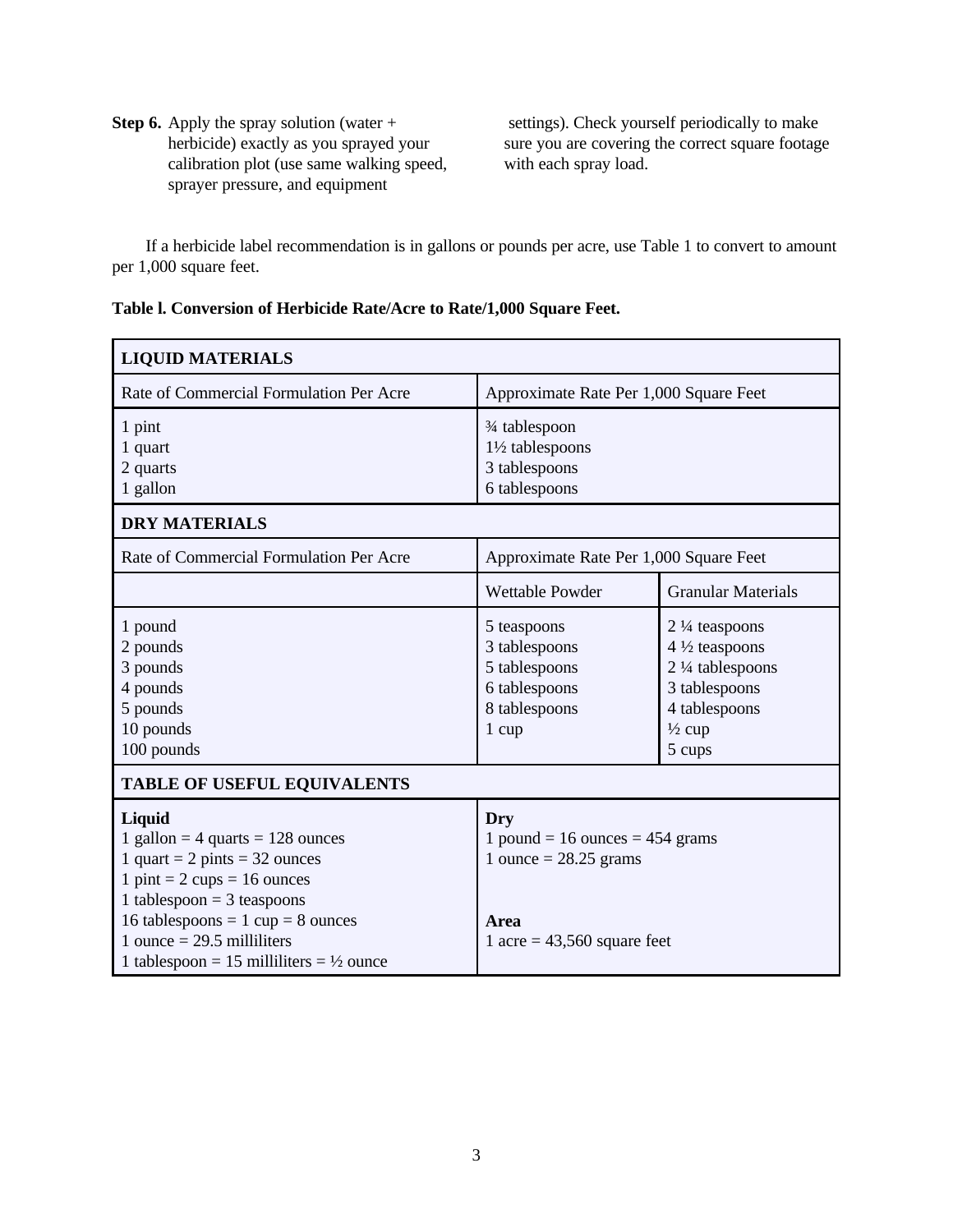### **LAWN WEED CONTROL**

### **WEED CONTROL METHODS**

A smooth, dark green, weed-free lawn adds to a beautiful landscape. Follow these basic management practices to create quality turf areas.

#### **PROMOTE HEALTHY LAWN**

#### **1. Weed-free Seed**

The sources of weed contamination in lawn areas include: (1) contaminated grass seed, (2) wind-blown weed seeds; (3) weed seeds in irrigation water, (4) weed-infested manure, (5) birds, and (6) invading weed roots or runners from adjacent fields or beds. Buying good quality, weed-free seed is the first step to a healthy lawn; conversely, contaminated seed invites trouble. The label on seed packages is required by law to show the percentage of weed seed. Inexpensive seed isn't always the best buy.

Good lawn management requires regular fertilization to keep the grass thick and healthy so that weeds cannot become established easily. Proper fertilization is one of the most effective and least expensive turf weed control methods.

#### **3. Mowing**

Mow grass frequently, but not too short. Setting the mower too low damages the lawn and encourages the invasion of weeds. Grasses need plenty of leaf surface to develop and maintain a healthy root system. Generally 2½ inches is the right clipping height. Keep the mower sharp. Do not remove the clippings unless they are excessive and will smother the grass.

#### **4. Irrigation**

Water according to weather and soil type. A mostly-clay soil would probably do well with one watering per week. Sandier soils may need two or three waterings per week. Allow the top half inch of soil to dry out between waterings to discourage weed seed germination. Light, frequent waterings encourage weed growth.

#### **CONTROL LAWN WEEDS**

#### **1. Identification of Weeds**

The first step in controlling lawn weeds is identifying the specific weed problem. If you don't know the names of the weeds, purchase a good weed identification book, or contact your USU Extension agent, Extension specialist, or other qualified person.

#### **2. Digging or Pulling**

**2. Fertilization 12. Fertilization 12. Fertilization method of control. It requires work, but is very** Digging weeds out of a lawn is a common effective. When digging dandelions, be sure to cut the taproots off below the crown, or new growth soon appears. Pulling weeds is easier after irrigation when the soil is wet, but is difficult in dry soil.

#### **3. Chemical Control**

There are several effective herbicides on the market that control lawn weeds. When used as directed, they are safe for homeowner use; but that doesn't mean they can be used indiscriminately. Carefully read and follow the instructions on the container label to insure good and safe weed control. Broadcast applications may be needed when weed populations are high, but if weed numbers are relatively low, spot treatment of individual plants is desirable.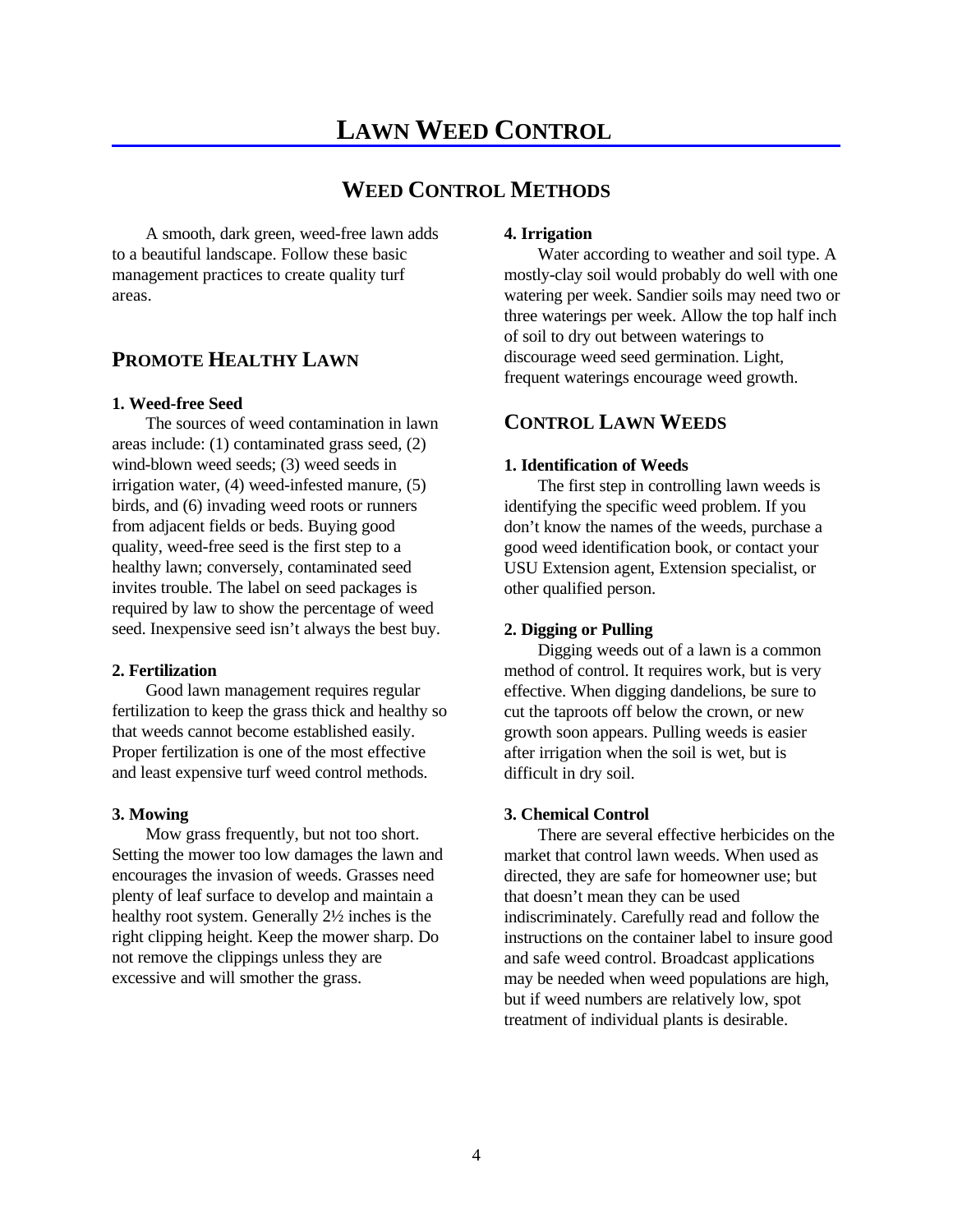### **LIST OF LAWN HERBICIDES\***

| <b>ACTIVE INGREDIENTS</b>  |                                     | <b>REPRESENTATIVE BRAND NAMES</b>                                                                                                |
|----------------------------|-------------------------------------|----------------------------------------------------------------------------------------------------------------------------------|
| benefin<br>$1 -$           |                                     | Balan, Benefin                                                                                                                   |
| $2 -$                      | $b$ enefin + trifluralin            | Team                                                                                                                             |
| $3-$                       | $b$ enefin + trifluralin + isoxaben | Prevent                                                                                                                          |
| $4-$                       | bensulide + oxadiazon               | Scott's Goosegrass and Crabgrass Control                                                                                         |
| <b>DCPA</b><br>$5-$        |                                     | Dacthal                                                                                                                          |
| isoxaben<br>$6-$           |                                     | Gallery, Galleria                                                                                                                |
| $7 -$<br>pendimethalin     |                                     | PRE-M                                                                                                                            |
| $8-$<br>$2,4-D$            |                                     | 2,4-D Amine, Dandelion Killer, Weed-B-Gone, Weed-N-<br>Feed, etc.                                                                |
| $9-$                       | $2,4-D + 2,4-DP + MCPP$             | Triamine                                                                                                                         |
|                            | 10- 2,4-D + MCPP + dicamba          | Trimec, Weed-Out, Lawn Weed Killer, Spurge & Oxalis<br>Killer, Feed & Weed, Premium Weed & Feed, Weedit II,<br>Weed-B-Gone, etc. |
| $+MSMA$                    | 11- 2,4-D + dicamba +MCPP           | Quadmec                                                                                                                          |
| 12- glufosinate            |                                     | Finale                                                                                                                           |
| 13- glyphosate             |                                     | Roundup, Killzall, Kleenup                                                                                                       |
| 14- MSMA                   |                                     | Crabgrass Killer, etc.                                                                                                           |
| 15- triclopyr + clopyralid |                                     | Confront                                                                                                                         |

\* Some of these herbicides may not be available locally, or they may be sold under a different brand name. Consult a pesticide specialist at your local supplier to identify comparable alternatives.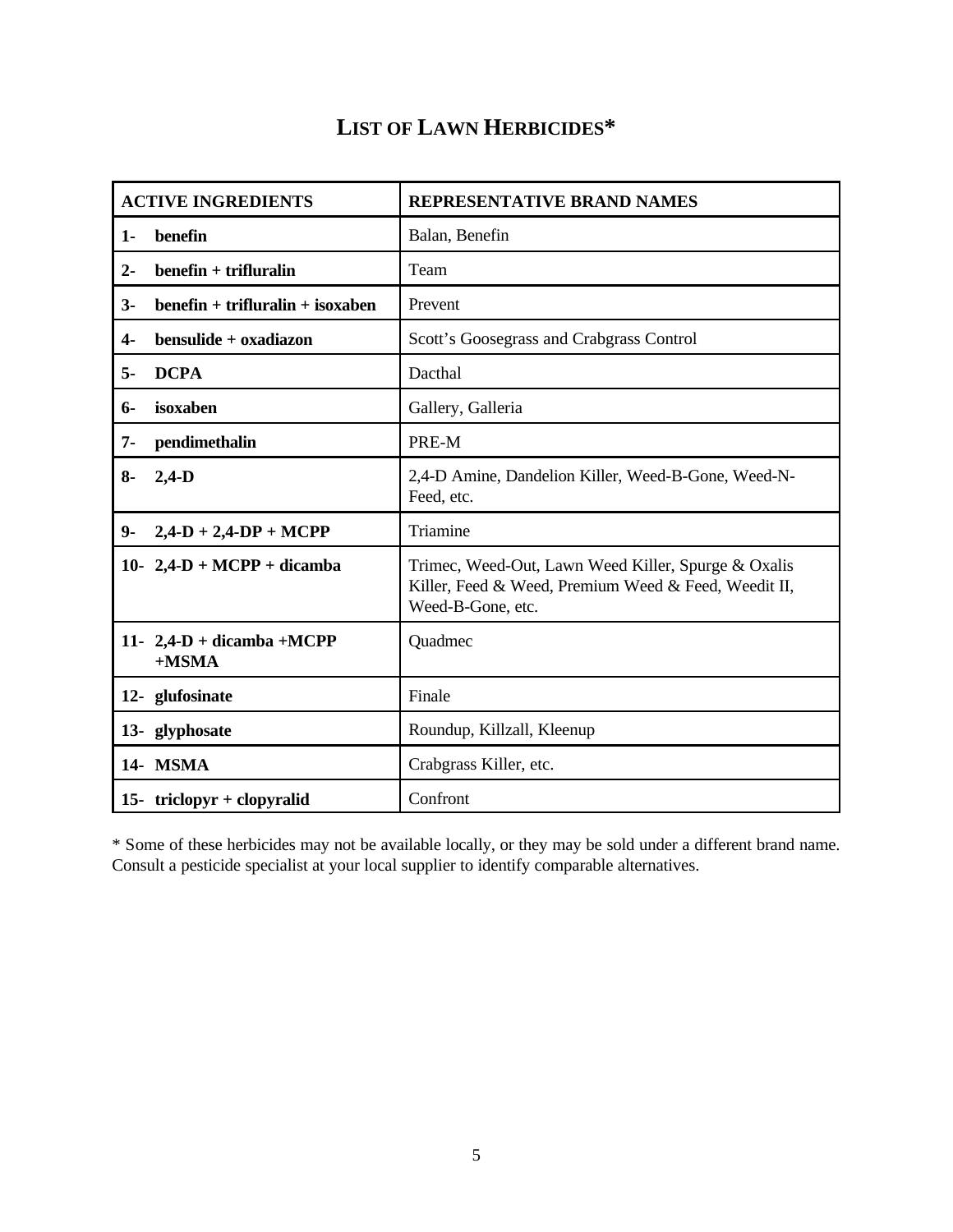|                  |                          |                |              |                |                          | <b>SELECTIVE HERBICIDES</b><br>(See previous table for name corresponding to herbicide number) |                          |                |                |              |                |                          |    |
|------------------|--------------------------|----------------|--------------|----------------|--------------------------|------------------------------------------------------------------------------------------------|--------------------------|----------------|----------------|--------------|----------------|--------------------------|----|
| <b>LAWN WEED</b> | 1                        | $\overline{2}$ | 3            | 4              | 5                        | 6                                                                                              | 7                        | 8              | 9              | 10           | 11             | 14                       | 15 |
| bindweed         |                          |                |              |                |                          | $\mathbf{P}$                                                                                   |                          | F              | $\mathbf{F}$   | G            | G              | $\mathbf F$              | F  |
| black medic      |                          |                |              |                |                          | F                                                                                              |                          | $\mathbf{P}$   | $\mathbf{F}$   | G            | G              | $\overline{a}$           | E  |
| bull thistle     |                          |                |              |                | $\overline{a}$           | G                                                                                              | $\overline{\phantom{a}}$ | G              | G              | E            | E              | $\overline{\phantom{a}}$ | E  |
| Canada thistle   |                          |                |              |                | $\overline{\phantom{0}}$ | -                                                                                              | -                        | F              | $\mathbf F$    | G            | G              | $\overline{\phantom{m}}$ | G  |
| chickweed        |                          |                |              |                | $\mathbf{F}$             | G                                                                                              | G                        | $\mathbf{P}$   | $\mathbf{F}$   | G            | G              | $\mathbf{F}$             | G  |
| clover           |                          |                |              |                |                          | F                                                                                              | $\overline{F}$           | $\mathbf{P}$   | F              | G            | G              | $\overline{a}$           | E  |
| dandelion        |                          |                |              |                | $\overline{\phantom{a}}$ | $\mathbf P$                                                                                    | $\overline{\phantom{a}}$ | G              | G              | E            | E              | $\overline{\phantom{a}}$ | E  |
| mallow           |                          |                |              |                | $\overline{a}$           | $\mathbf{P}$                                                                                   | $\blacksquare$           | F              | $\mathbf{F}$   | G            | G              | $\overline{\phantom{a}}$ | G  |
| oxalis           |                          | $\mathbf{P}$   | $\mathbf{P}$ | $\overline{F}$ | $\overline{a}$           | G                                                                                              | G                        | $\mathbf P$    | $\mathbf{P}$   | G            | G              | $\mathbf F$              | G  |
| plantain         |                          |                |              |                | $\overline{\phantom{0}}$ | F                                                                                              | $\blacksquare$           | F              | F              | G            | G              | $\overline{\phantom{0}}$ | G  |
| puncturevine     |                          |                |              |                | $\overline{\phantom{0}}$ | $\overline{a}$                                                                                 | $\overline{F}$           | G              | G              | E            | E              | F                        | G  |
| purslane         |                          | P              | $\mathbf{P}$ | $\overline{a}$ | F                        | $\mathbf{P}$                                                                                   | G                        | $\overline{F}$ | $\overline{F}$ | G            | G              | $\overline{a}$           | F  |
| spurge           |                          | $\overline{P}$ | $\mathbf{P}$ |                | $\overline{P}$           | $\overline{P}$                                                                                 | $\overline{F}$           | F              | $\mathbf{F}$   | G            | G              | $\overline{\phantom{a}}$ | G  |
| violet           | $\overline{\phantom{0}}$ |                |              |                | $\overline{a}$           | $\overline{a}$                                                                                 | $\overline{\phantom{0}}$ | $\mathbf{P}$   | F              | $\mathbf{F}$ | $\overline{F}$ | $\overline{a}$           | G  |
| annual bluegrass | G                        | G              | G            | G              | F                        | P                                                                                              | F                        |                |                |              |                |                          |    |
| bentgrass*       |                          |                |              |                |                          |                                                                                                |                          |                |                |              |                |                          |    |
| bermudagrass *   |                          |                |              |                | $\overline{a}$           |                                                                                                |                          |                |                |              |                |                          |    |
| crabgrass        | F                        | G              | G            | G              | F                        | P                                                                                              | G                        |                |                |              | F              | $\mathbf F$              |    |
| green foxtail    | F                        | E              | E            | G              | F                        | P                                                                                              | E                        |                |                |              | $\mathbf F$    | F                        |    |
| goosegrass       | F                        | G              | G            | P              | P                        | P                                                                                              | $\mathbf F$              |                |                |              | F              | $\mathbf F$              |    |
| orchardgrass*    |                          |                |              |                |                          |                                                                                                |                          |                |                |              |                |                          |    |
| quackgrass *     |                          |                |              |                |                          |                                                                                                |                          |                |                |              |                |                          |    |

### **WEED RESPONSE TO LAWN HERBICIDES**

 $-$  = No control, or no information available

 $P =$  Partial or poor control, 10 to 60%

- $F = \text{Fair}$  or temporary control, 60 to 80%
- $G = Good control, 80 to 95%$

 $E =$  Excellent control, 95 to 100%

\* = No selective herbicides available. Spot treatments or total lawn renovation with glyphosate or glufosinate may be required for control. Application of these products kills all desirable grasses contacted.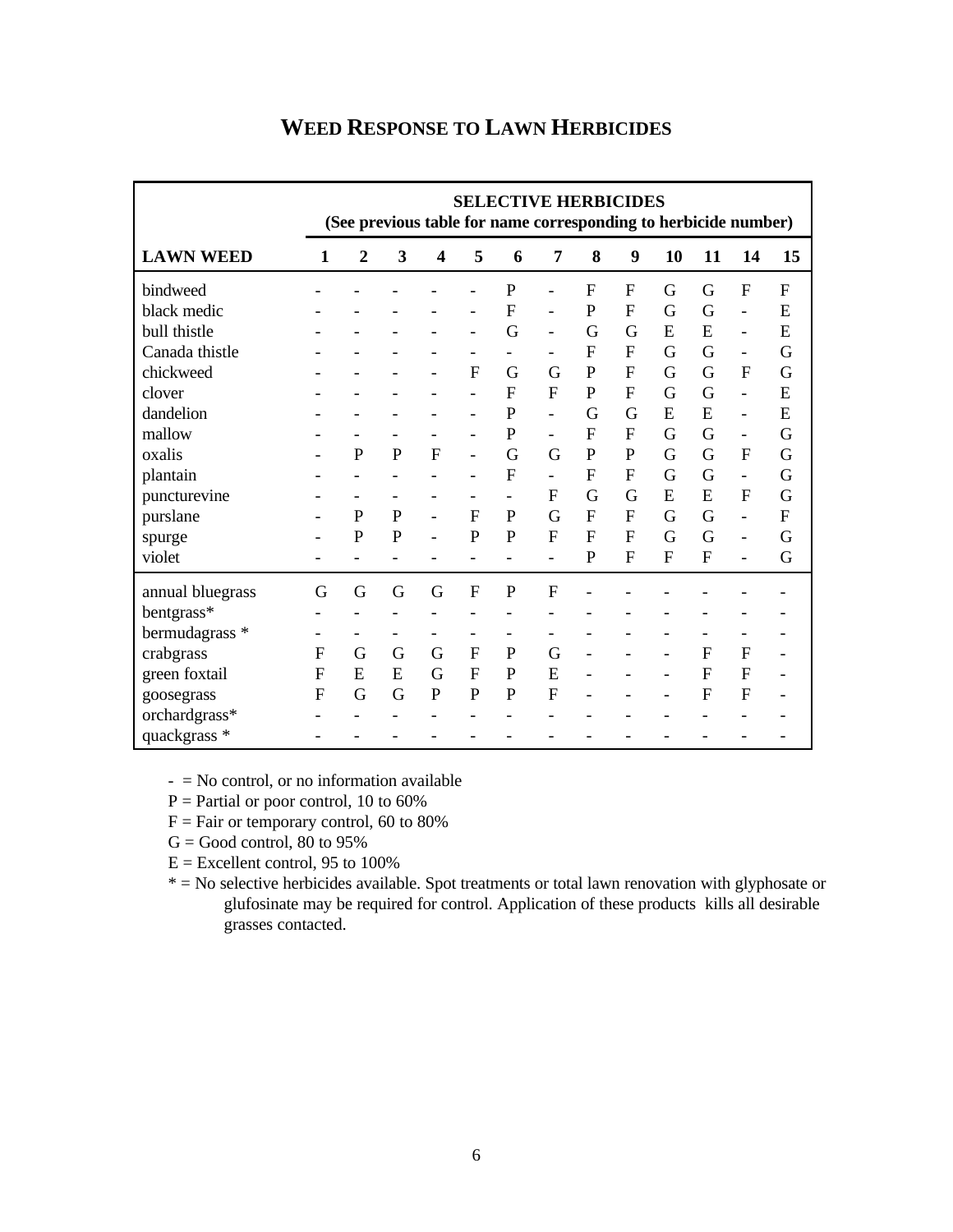### **LAWN HERBICIDE DESCRIPTIONS (Active Ingredients and Representative Brand Names)**

#### **PREVENTIVE / PREEMERGENT HERBICIDES**:

#### **1- benefin:** (Balan, Benefin)

A selective preemergent herbicide for established lawns.

Weeds: Primarily for control of crabgrass and some other annual grassy weeds. May give partial control of some annual broadleaf weeds (not effective against spurge).

Timing: Apply in spring (before April 15) prior to crabgrass germination.

#### **2- benefin + trifluralin:** (Team)

A selective preemergent herbicide for established lawns.

Weeds: Primarily for control of crabgrass. Also provides control of annual bluegrass, goosegrass, barnyardgrass, green foxtail, and yellow foxtail. May give partial control of some annual broadleaf weeds.

Timing: Apply in spring (before April 15) prior to crabgrass germination.

#### **3- benefin + trifluralin + isoxaben:** (Prevent)

 A selective preemergent herbicide for established lawns. Active ingredients make it equivalent to a pre-mix of Team + Gallery.

Weeds: Controls the same annual grasses as Team, plus the annual broadleaf weeds controlled by Gallery.

#### Timing: Apply in spring (before April 15) prior to crabgrass germination.

#### **4- bensulide + oxadiazon:** (Scott's Goosegrass and Crabgrass Control)

A selective preemergent herbicide for established lawns.

Weeds: Primarily for control of crabgrass and certain other annual grasses.

Timing: Apply in spring (before April 15) prior to crabgrass germination.

#### **5- DCPA:** (Dacthal)

A selective preemergent herbicide for established turf.

Weeds: Controls many broadleaf weeds (chickweed, purslane, spurge) as well as crabgrass and certain other annual grassy weeds. Generally provides better control of grasses than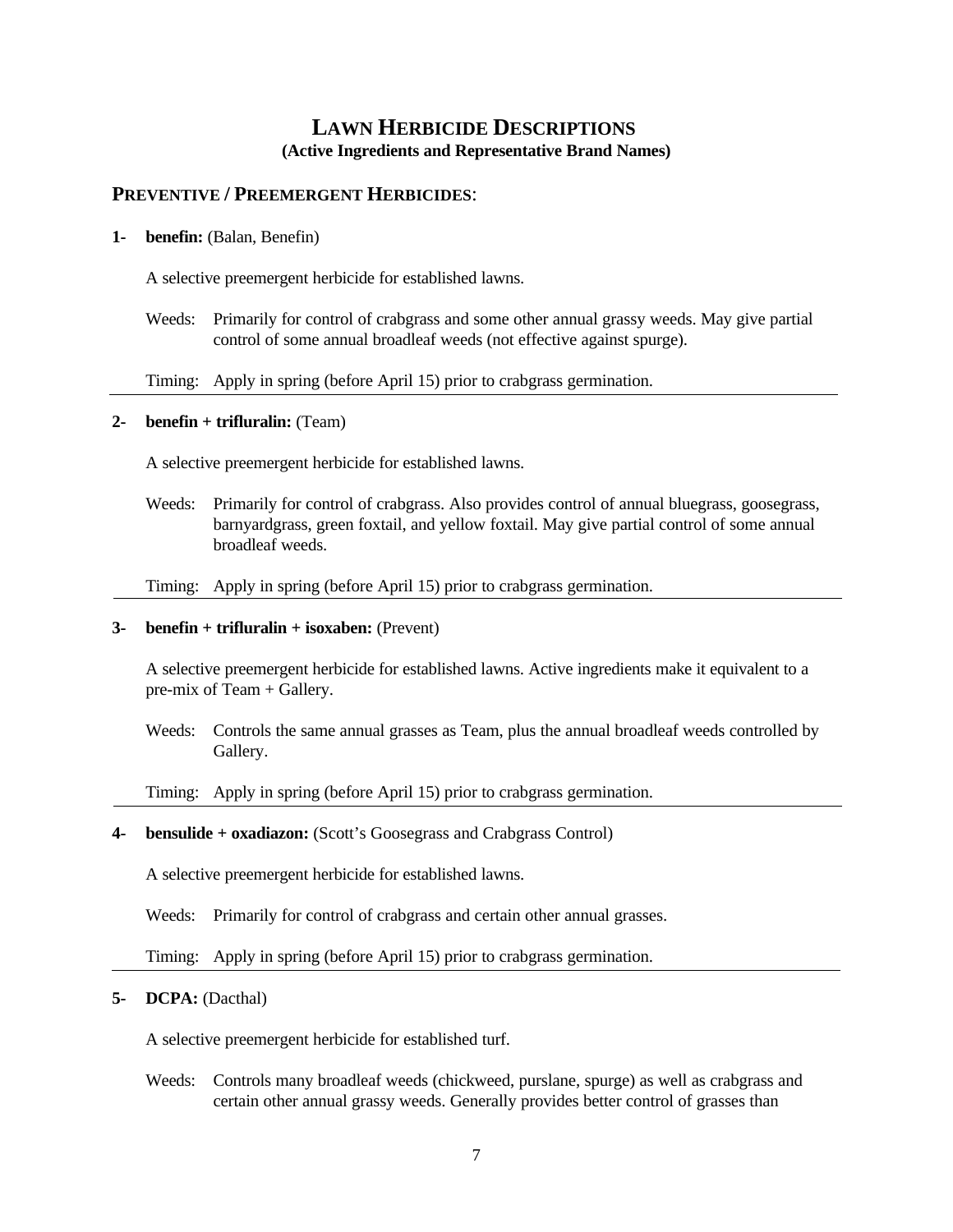broadleaf weeds.

- Timing: Apply in spring (before April 15) prior to weed germination. Lawn should be watered immediately after herbicide application. Second application 8 weeks later often needed to control spurge and later annuals.
- **6- isoxaben**: (Gallery, Galleria)

A selective preemergent herbicide for established lawns.

- Weeds: Controls annual broadleaf weeds such as chickweed, filaree, knotweed, mustards, pigweed, plantain, prostrate spurge, purslane, and woodsorrel. High label rates provide partial control of annual bluegrass, barnyardgrass, and green foxtail. Also premixed with a granular fertilizer and sold as "Galleria."
- Timing: Apply in fall or spring prior to weed germination. Controls only weeds that emerge from seed following application. Does not control re-emerging (overwintering) annuals, or perennials emerging from crowns or roots.

#### **7- pendimethalin**: (PRE-M)

A selective preemergent herbicide for established lawns.

Weeds: Control crabgrass and most other annual grassy weeds. Also provides control of annual broadleaf weeds such as chickweed, knotweed, puncturevine, and spurge.

Timing: Apply in spring (before April 15) prior to crabgrass germination.

#### **POSTEMERGENCE / FOLIAR HERBICIDES:**

**8- 2,4-D:** (2,4-D Amine, Dandelion Killer, Weed-B-Gone, Weed-N-Feed, etc.)

A postemergent herbicide for basic broadleaf weed control in established lawns. Sometimes 2,4-D is included with lawn fertilizers. Applications in both spring and fall may be required to control difficult weeds. Do not make more than two broadcast applications per year.

Weeds: Controls or suppresses many annual and some perennial broadleaf weeds, including dandelions.

#### **9- 2,4-D + 2,4-DP + MCPP**: (Triamine)

A selective postemergent herbicide for established lawns. More potent and longer-lasting that 2,4-D alone.

Weeds: Controls most annual and perennial broadleaf weeds, including chickweed, clover, mallow, plantain, thistles, and spurge.

Timing: Apply when weeds are actively growing, but not if air temperatures are expected to exceed 80 degrees F within 3 days after application.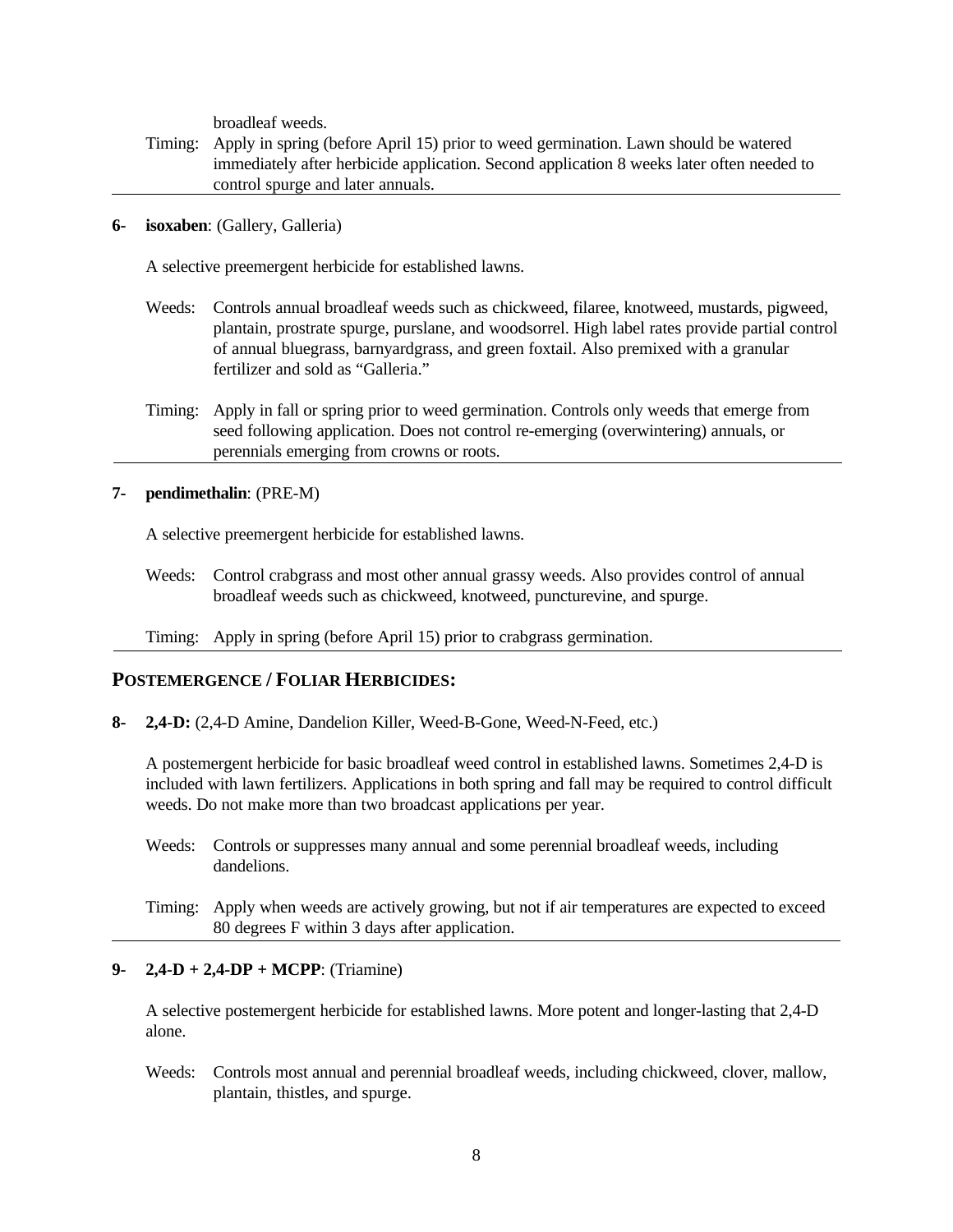Timing: Apply when weeds are actively growing, but not if air temperatures are expected to exceed 80 degrees F within 3 days after application.

**10- 2,4-D + MCPP + dicamba**: (Trimec, Weed-Out, Lawn Weed Killer, Spurge & Oxalis Killer, Feed & Weed, Premium Weed & Feed, Weed-B-Gone, Weedit II, etc.)

A selective postemergent herbicide for established lawns. More potent and longer-lasting that 2,4-D alone.

- Weeds: Controls most annual and perennial broadleaf weeds, including chickweed, clover, mallow, plantain, thistles, and spurge.
- Timing: Apply when weeds are actively growing, but not if air temperatures are expected to exceed 80 degrees F within 3 days after application. Do not apply within the dripline of trees or shrubs. Active herbicide can leach down into root zone of woody plants and cause injury.

#### **11- 2,4-D + dicamba + MCPP + MSMA:** (Quadmec)

A selective postemergent herbicide combination for established lawns. Do not treat within the dripline of trees or shrubs.

- Weeds: Controls same annual and perennial broadleaf weeds as Trimec or Triamine, plus crabgrass and certain other annual grassy weeds.
- Timing: Apply when weeds are actively growing, but not if air temperatures are expected to exceed 80 degrees F within 3 days after application.

#### **12- glufosinate:** (Finale)

 A non-selective foliar-active herbicide for: 1) control of weeds prior to lawn establishment, or 2) for spot treatment of individual weeds in landscape sites. **CAUTION**: Any desirable plants (including lawn grasses) contacted by this spray will be killed.

Weeds: Quick control of annual grasses and broadleaf weeds. Provides suppression or temporary control of perennial weeds.

Timing: Apply when weeds are actively growing.

#### **13- glyphosate:** (Roundup, Killzall, Kleenup)

 A non-selective foliar-active herbicide for: 1) control of weeds prior to lawn establishment, 2) for lawn edging or removal, or 3) for spot treatment of individual weeds in landscape sites. **CAUTION**: Any desirable plants (including lawn grasses) contacted by this spray will be killed.

- Weeds: Controls annual grass and broadleaf weeds. Also effective against quackgrass, orchardgrass, bermudagrass, other perennial grasses, and many perennial broadleaf weeds such as field bindweed (morningglory) and Canada thistle.
- Timing: Apply when weeds are actively growing. Applications to perennial weeds are generally most effective as plants enter the flowering stage, or in the early fall.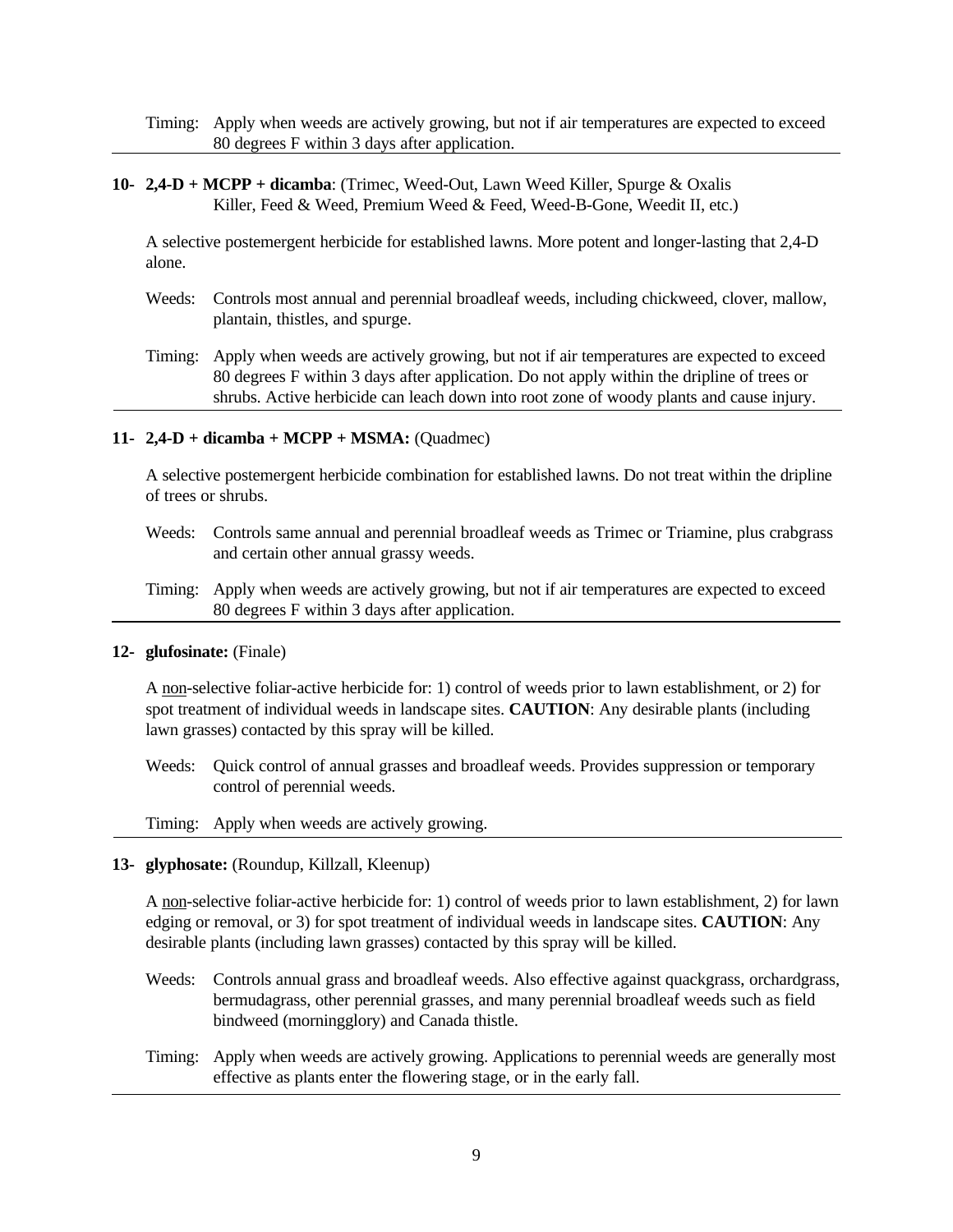#### **14- MSMA**: (Crabgrass Killer, etc.)

A selective postemergent herbicide for established lawns.

Weeds: Primarily for control of crabgrass and certain other annual grassy weeds.

Timing: Apply when grassy weeds are small and actively growing.

#### **15- triclopyr + clopyralid**: (Confront)

A selective postemergent herbicide for established lawns.

- Weeds: Controls annual and perennial broadleaf weeds. Particularly effective against clover and black medic.
- Timing: Apply when weeds are actively growing.

\* Common names of herbicide active ingredients are listed (with brand names of one or more representative products in parentheses). When looking for these active ingredients, keep in mind they may be found under different brand names; or in mixtures with other herbicides or lawn fertilizer. Common herbicides will be available any place where garden chemicals are sold. Other not-so-common herbicides are available only in farm stores or from chemical suppliers.

\*\*Do not use 2,4-D products around flowers, shrubs, and sensitive garden plants. Use only the amine forms of 2,4-D in and around residential areas to reduce the chance of damage to sensitive plants. Spray only when the air is calm and the forecasted high temperature for the day is less than 80 degrees F. Early morning or late evening is the best time to spray with 2,4-D to minimize chemical drift or volatilization. Damage from 2,4-D volatilization is less likely to occur if application is made in spring or fall. Avoid mowing 4 to 5 days before, or 2 to 3 days after spraying. Avoid watering the lawn for 1 or 2 days after spraying. When using herbicide/fertilizer combination products (weed-and-feeds), follow label directions for watering. Many recommend watering turf prior to application of the product.

### **ORNAMENTAL WEED CONTROL**

#### **WEED CONTROL METHODS**

herbicides should be considered when designing a fabric that prevents sunlight from reaching the weed control program for ornamentals. The most soil, but allows the passage of water and air. effective method or combination of these methods Several herbicide options are available for will depend on the weed species. Therefore, residential use. Preemergent herbicides kill accurate identification of the weed problems is weeds as they germinate. Preemergent herbicides essential. are usually preferred in ornamentals. They must

weeds, especially annual weeds. Mulches work irrigation (or rainfall) is required to move the primarily by depriving young weed seedlings of herbicide into the top inch or two of soil. vital sunlight. Many materials have been used Preemergent herbicides may be mechanically effectively as mulches. Examples include sheets mixed into the soil, but still need water to be shavings, bark chips, newspapers, gravel, and or early spring. even rocks. The latest commercial mulch Spray beds freshly prepared for

Handweeding, tillage, mulching, and materials are made of a tightly woven black

Mulches can be very effective against be applied before weeds sprout. Overhead of plastic, grass clippings, sawdust, straw, wood activated. Application is usually made in the fall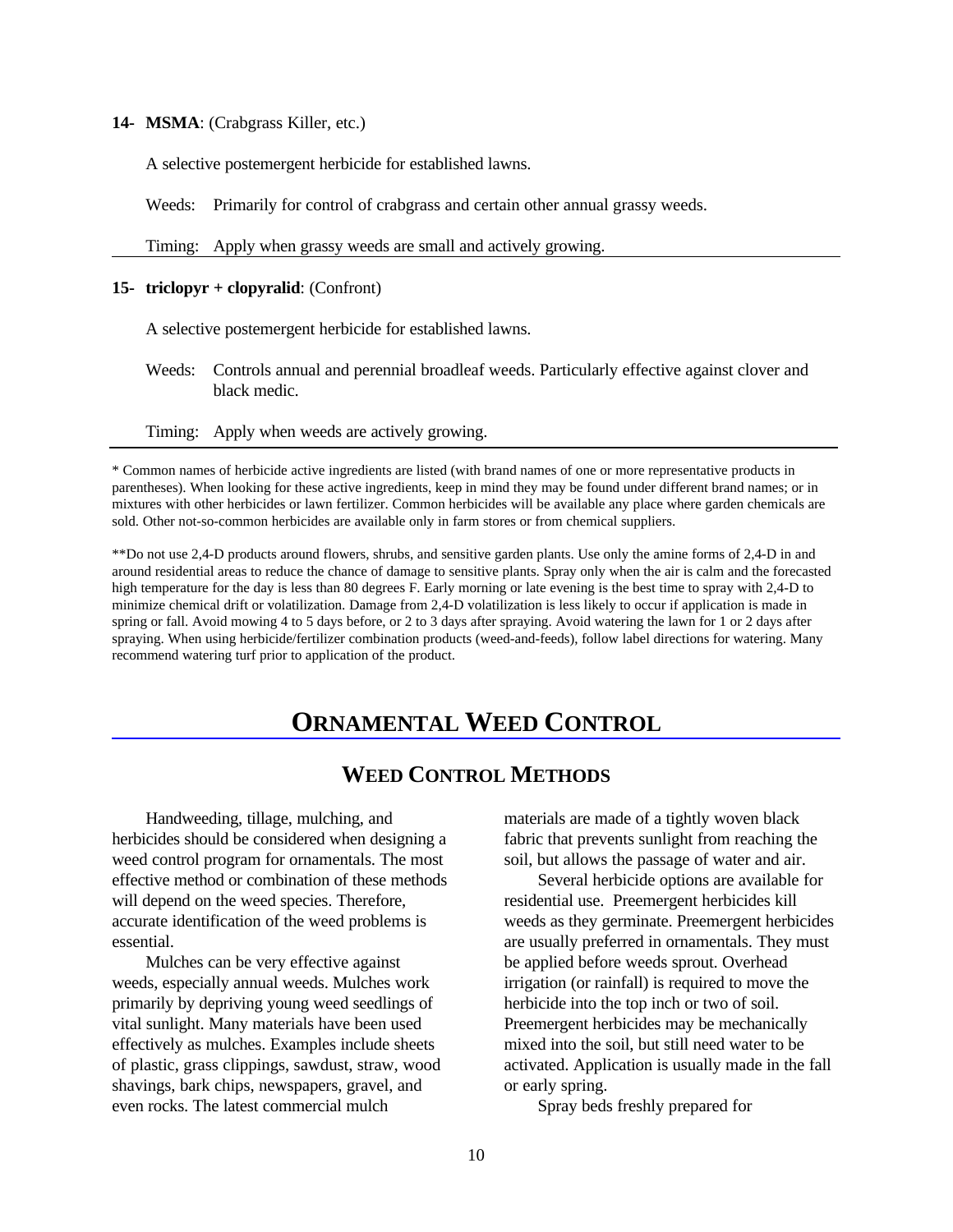transplanting and shallowly incorporate the Certain selective postemergent herbicides preemergent herbicide into the soil using hand (such as those containing the active ingredient implements or sprinkler irrigation. Flowers are fusilade or sethoxydim) can be applied over the transplanted directly into the bed, with their roots top of many ornamentals to kill annual and placed below the layer of treated soil. perennial grasses without injury to the Preemergent herbicides usually are effective for desirableplants. Even some non-selective foliar several weeks; after which time the flowers will herbicides (such as those containing the active provide sufficient competition to prevent new ingredient glufosinate or glyphosate) can be used weeds from becoming a serious problem. Weeds in ornamentals if applied carefully as spot can be controlled under ornamentals trees, treatments or wiped on individual weeds in such shrubs, and some ground covers using a way to prevent contact of the chemical with any preemergent herbicides. desirable plants.

| <b>ACTIVE INGREDIENTS</b>                   | <b>REPRESENTATIVE BRAND NAMES</b>             |
|---------------------------------------------|-----------------------------------------------|
| $b$ enefin + isoxaben + trifluralin<br>$1-$ | Prevent                                       |
| benefin + oryzalin<br>$2-$                  | XL                                            |
| bensulide<br>$3-$                           | Bensumec, Betasan, Lescosan                   |
| <b>DCPA</b><br>4-                           | Dacthal                                       |
| dichlobenil<br>5-                           | Casoron, Dyclomec                             |
| <b>EPTC</b><br>6-                           | Eptam                                         |
| isoxaben<br>7-                              | Gallery, Galleria                             |
| isoxaben + oryzalin<br>8-                   | Snapshot DF                                   |
| $isoxaben + trifluralin$<br>9-              | Snapshot TG                                   |
| 10- metolachlor                             | Pennant                                       |
| 11- napropamide                             | Devrinol                                      |
| 12- oryzalin                                | Surflan                                       |
| 13- oxyfluorfen + pendimethalin             | Ornamental Herbicide II                       |
| 14- pendimethalin                           | Pendulum, PRE-M                               |
| 15- trifluralin                             | Treflan                                       |
| 16- fluazifop                               | Fusilade, Grass-B-Gone, Ornamec, Over-The-Top |
| 17- glufosinate                             | Finale                                        |
| 18- glyphosate                              | Avail, Killzall, Kleenup, Roundup             |
| 19- sethoxydim                              | Poast, Vantage                                |

### **LIST OF HERBICIDES FOR ORNAMENTALS\***

 Some of these herbicides may not be available locally, or they may be sold under a different brand name. \* Consult a pesticide specialist at your local supplier to identify comparable alternatives.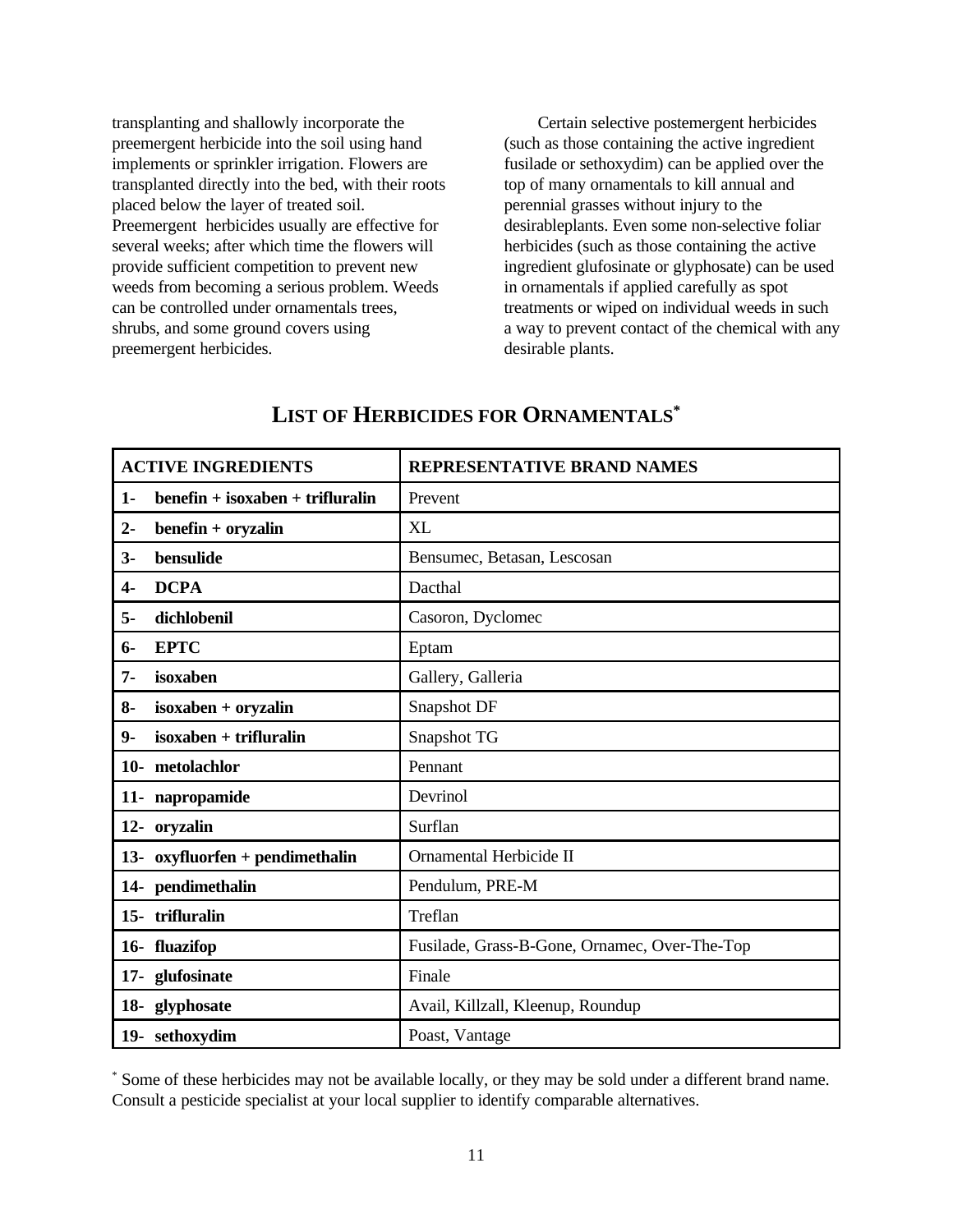| <b>WEED</b>        | <b>SELECTIVE HERBICIDES</b><br>(See previous table for name corresponding to herbicide number) |                |                |                          |                |                |                          |                |                |             |                          |                          |                          |                          |                          |                           |             |
|--------------------|------------------------------------------------------------------------------------------------|----------------|----------------|--------------------------|----------------|----------------|--------------------------|----------------|----------------|-------------|--------------------------|--------------------------|--------------------------|--------------------------|--------------------------|---------------------------|-------------|
|                    | 1                                                                                              | 2              | 3              | 4                        | 5              | 6              | 7                        | 8              | 9              | 10          | 11                       | 12                       | 13                       | 14                       | 15                       | 16                        | 19          |
| bindweed           | $\mathbf{P}$                                                                                   |                |                |                          | $\mathbf F$    |                | $\mathbf{P}$             | $\mathbf P$    | $\mathbf F$    |             |                          |                          |                          |                          | $\mathbf F$              | $\mathbf N$               | $\mathbf N$ |
| black medic        | G                                                                                              |                |                |                          |                |                | G                        | G              | G              |             |                          |                          |                          |                          |                          | N                         | N           |
| bull thistle       | G                                                                                              |                |                |                          | G              |                | G                        | G              | G              |             |                          |                          |                          |                          |                          | N                         | N           |
| bur buttercup      |                                                                                                |                |                |                          |                |                |                          |                |                |             |                          |                          |                          |                          |                          | N                         | N           |
| Canada thistle     |                                                                                                |                |                |                          |                |                |                          |                |                |             |                          |                          |                          |                          |                          | N                         | N           |
| chickweed          | G                                                                                              | G              |                | G                        | G              | G              | G                        | G              | G              |             | G                        | G                        | G                        | G                        | G                        | N                         | N           |
| clover             | $\mathbf{F}$                                                                                   |                |                |                          |                |                | $\overline{F}$           | $\mathbf{F}$   | $\overline{F}$ |             |                          |                          | $\overline{F}$           | G                        |                          | N                         | N           |
| dandelion          | $\mathbf P$                                                                                    |                |                |                          | G              |                | ${\bf P}$                | $\mathbf{P}$   | $\mathbf P$    |             |                          |                          |                          |                          |                          | N                         | N           |
| equisetum          |                                                                                                |                |                |                          | G              | L,             | $\overline{\phantom{a}}$ | $\overline{a}$ |                |             |                          |                          |                          |                          |                          | N                         | N           |
| groundsel          | F                                                                                              | $\mathbf{P}$   | $\overline{a}$ |                          | G              |                | $\mathbf F$              | $\overline{F}$ | $\overline{F}$ |             | G                        | ${\bf P}$                | G                        | $\overline{\phantom{a}}$ | $\overline{\phantom{a}}$ | N                         | N           |
| henbit             | G                                                                                              | G              | G              | $\overline{\phantom{a}}$ | G              | G              | G                        | G              | G              |             |                          | G                        | G                        | G                        | G                        | N                         | N           |
| hoary cress        |                                                                                                |                |                |                          |                |                |                          |                |                |             |                          |                          |                          |                          |                          | N                         | N           |
| knotweed           | G                                                                                              | G              |                |                          | G              |                | G                        | G              | G              |             | G                        | G                        | G                        | G                        | G                        | N                         | N           |
| kochia             | G                                                                                              |                |                |                          |                |                |                          |                | G              |             | $\overline{\phantom{a}}$ | $\overline{\phantom{0}}$ | G                        | G                        | G                        | N                         | N           |
| lambsquarters      | G                                                                                              |                | G              | G                        | G              | $\mathbf F$    | G                        | G              | G              |             | G                        | G                        | G                        | G                        | $\overline{\phantom{a}}$ | N                         | N           |
| mallow             | P                                                                                              | ${\bf P}$      | $\overline{a}$ |                          |                |                | $\mathbf P$              | $\overline{P}$ | $\mathbf{P}$   |             | $\mathbf P$              | $\mathbf P$              | G                        |                          |                          | N                         | N           |
| mustards           | G                                                                                              | $\mathbf{P}$   |                |                          | G              | L,             | G                        | G              | G              |             |                          | $\mathbf P$              | G                        |                          |                          | N                         | N           |
| nightshade         | G                                                                                              | $\mathbf P$    | L,             |                          |                | $\mathbf F$    | G                        | G              | G              | $\mathbf F$ | $\overline{\phantom{a}}$ | $\mathbf P$              | G                        | $\overline{\phantom{a}}$ | $\blacksquare$           | N                         | N           |
| oxalis             | G                                                                                              | $\mathbf P$    |                |                          | G              | $\overline{a}$ | G                        | G              | G              |             | $\overline{\phantom{a}}$ | ${\bf P}$                | G                        | G                        | $\overline{\phantom{a}}$ | N                         | N           |
| pigweeds           | G                                                                                              |                | G              | $\mathbf F$              |                | F              | G                        | G              | G              | G           | G                        | G                        | G                        | G                        | G                        | N                         | N           |
| puncturevine       | G                                                                                              | G              | $\overline{a}$ |                          |                |                |                          | G              | G              |             | $\overline{\phantom{a}}$ | G                        | G                        | G                        | G                        | N                         | N           |
| ragweed            | G                                                                                              |                |                |                          | G              |                | G                        | G              | G              |             | $\mathbf{P}$             | ${\bf P}$                | $\overline{\phantom{0}}$ |                          |                          | N                         | N           |
| shepherdspurse     | G                                                                                              | $\mathbf F$    | G              | $\overline{\phantom{a}}$ | G              | $\overline{a}$ | G                        | G              | G              |             |                          | G                        | G                        | G                        | $\overline{\phantom{a}}$ | N                         | N           |
| speedwell          | G                                                                                              |                |                | G                        |                |                | G                        | G              | G              |             |                          | $\overline{\phantom{0}}$ | G                        | G                        |                          | N                         | N           |
| spurge             | $\mathbf{F}$                                                                                   | $\mathbf P$    |                | $\overline{F}$           | G              |                | $\mathbf F$              | G              | $\overline{F}$ |             |                          | G                        | G                        | G                        |                          | N                         | N           |
| wild buckwheat     |                                                                                                |                |                |                          |                |                |                          |                |                |             |                          |                          | G                        |                          |                          | N                         | N           |
| yarrow             |                                                                                                |                |                |                          |                |                |                          |                |                |             |                          | $\overline{\phantom{0}}$ |                          |                          |                          | N                         | N           |
| annual bluegrass   | G                                                                                              | $\mathbf{F}$   | G              | $\mathbf{F}$             | G              | G              | $\mathbf{P}$             | $\mathbf{F}$   | G              | G           | G                        | $\mathbf{F}$             | $\mathbf{F}$             | F                        | G                        | G                         | G           |
| annual ryegrass    | G                                                                                              | $\overline{F}$ |                |                          | G              | G              | $\mathbf P$              | G              | G              |             | G                        | G                        |                          | G                        | G                        | G                         | G           |
| barnyardgrass      | G                                                                                              | G              | G              | F                        | G              | G              | P                        | G              | G              |             | G                        | G                        | G                        | G                        | G                        | G                         | P           |
| bermudagrass       |                                                                                                |                |                |                          | $\mathbf P$    | F              | $\overline{\phantom{a}}$ |                |                |             |                          |                          |                          |                          |                          | $\boldsymbol{\mathrm{F}}$ | ${\bf E}$   |
| crabgrass          | $\mathbf G$                                                                                    | $\mathbf G$    | ${\bf G}$      | ${\bf G}$                | ${\bf G}$      | ${\bf G}$      | $\, {\bf P}$             | ${\bf G}$      | ${\bf G}$      | $\mathbf G$ | $\mathbf G$              | ${\bf G}$                | $\mathbf G$              | ${\bf G}$                | G                        | ${\bf G}$                 | G           |
| green foxtail      | G                                                                                              | G              | ${\bf G}$      | ${\bf G}$                | ${\bf G}$      | ${\bf G}$      | ${\bf P}$                | $\mathbf G$    | ${\bf G}$      |             | G                        | $\mathbf G$              | $\overline{G}$           | $\mathbf G$              | G                        | $\mathbf G$               | ${\bf E}$   |
| Kentucky bluegrass |                                                                                                |                |                |                          | G              | ${\bf G}$      |                          |                |                |             |                          |                          |                          |                          |                          | G                         | ${\bf F}$   |
| perennial grasses  |                                                                                                |                |                |                          | ${\bf F}$      | G              |                          |                |                |             |                          |                          |                          |                          |                          | G                         | ${\bf F}$   |
| quackgrass         |                                                                                                |                |                |                          | ${\bf F}$      | G              |                          |                |                |             |                          |                          |                          |                          |                          | $\mathbf G$               | ${\bf F}$   |
| nutsedge           |                                                                                                |                |                |                          | $\overline{a}$ | ${\bf F}$      |                          |                |                | G           |                          |                          |                          |                          |                          |                           |             |

### **WEED RESPONSE TO ORNAMENTAL HERBICIDES**

 $-S = No$  information available G = Good control, 80 to 95%

 $P =$  Partial or poor control, 10 to 60%  $E =$  Excellent control, 95 to 100%

 $F = Fair$  or temporary control, 60 to 80%  $N = No$  control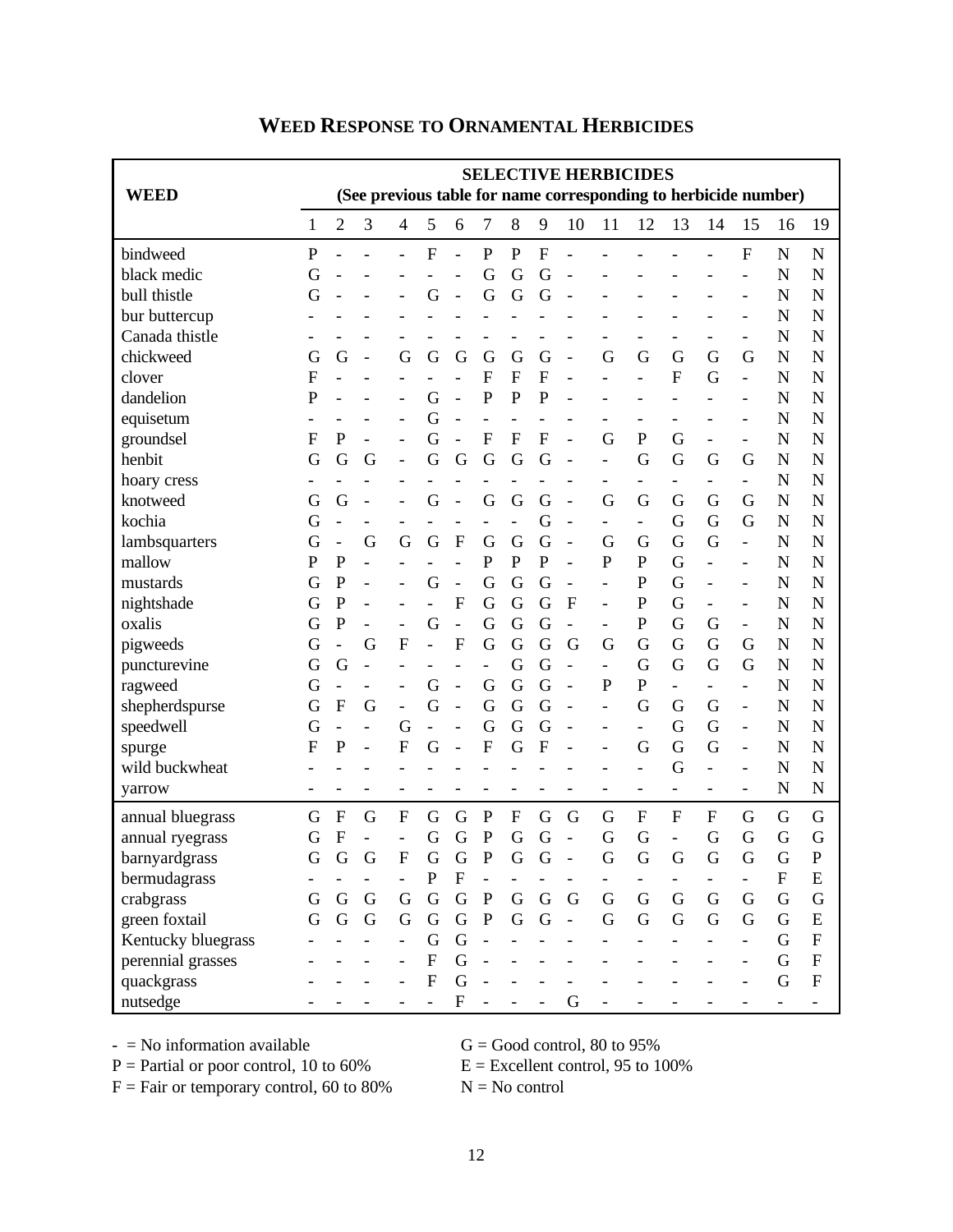### **ORNAMENTAL HERBICIDE DESCRIPTIONS**

#### **PREVENTIVE / PREEMERGENT HERBICIDES**:

#### **1- benefin + isoxaben + trifluralin:** (Prevent)

 **Woody Ornamentals.** (See label for list of approved species and cultivars.) A selective preemergent herbicide for use in woody ornamentals, some ground covers, and certain bulb plants. Do not use on bedding plants, or where bedding plants will be planted or transplanted within the next year. Equivalent to a pre-mix of Team + Gallery.

Weeds: Controls a wide variety of annual grasses and broadleaf weeds.

Timing: Apply in late summer to early fall, or in early spring, before weeds germinate. Also may be applied in summer immediately following cultivation. Soil incorporation (mechanical or irrigation) is required within 3 days after application.

**2- benefin + oryzalin**: (XL)

 **Flowers and Woody Ornamentals.** (See label for list of approved species and cultivars.) A selective preemergent herbicide for use in woody ornamentals, certain ground covers, and some bulbs. Area should be free of weeds prior to application. Equivalent to a pre-mix of Balan + Surflan.

Weeds: Controls most annual grasses and some annual broadleaf weeds.

Timing: Apply prior to emergence of weeds. Apply only to established plantings. Soil incorporation (mechanical or irrigation) is required soon after application.

**3- bensulide**: (Bensumec, Betasan, Lescosan)

 **Flowers and Woody Ornamentals.** (See label for list of approved species and cultivars). Area should be free of weeds prior to application. May be applied two or more times per season, depending on weed pressure.

Weeds: Controls most annual grasses and some annual broadleaf weeds.

Timing: Apply prior to emergence of weeds. Apply only to well-established ornamentals. Soil incorporation (mechanical or irrigation) is required soon after application.

#### **4- DCPA**: (Dacthal)

 **Flowers and Woody Ornamentals.** (See label for list of approved species and cultivars.) A selective preemergent herbicide that provides weed control for 1 to 2 months.

Weeds: Controls a variety of annual grasses and broadleaf weeds including barnyardgrass, crabgrass, foxtail, lambsquarters, pigweeds, and purslane. Generally provides better control of grasses than broadleaf weeds.

Timing: Apply at or before transplanting. In established ornamentals apply in early spring before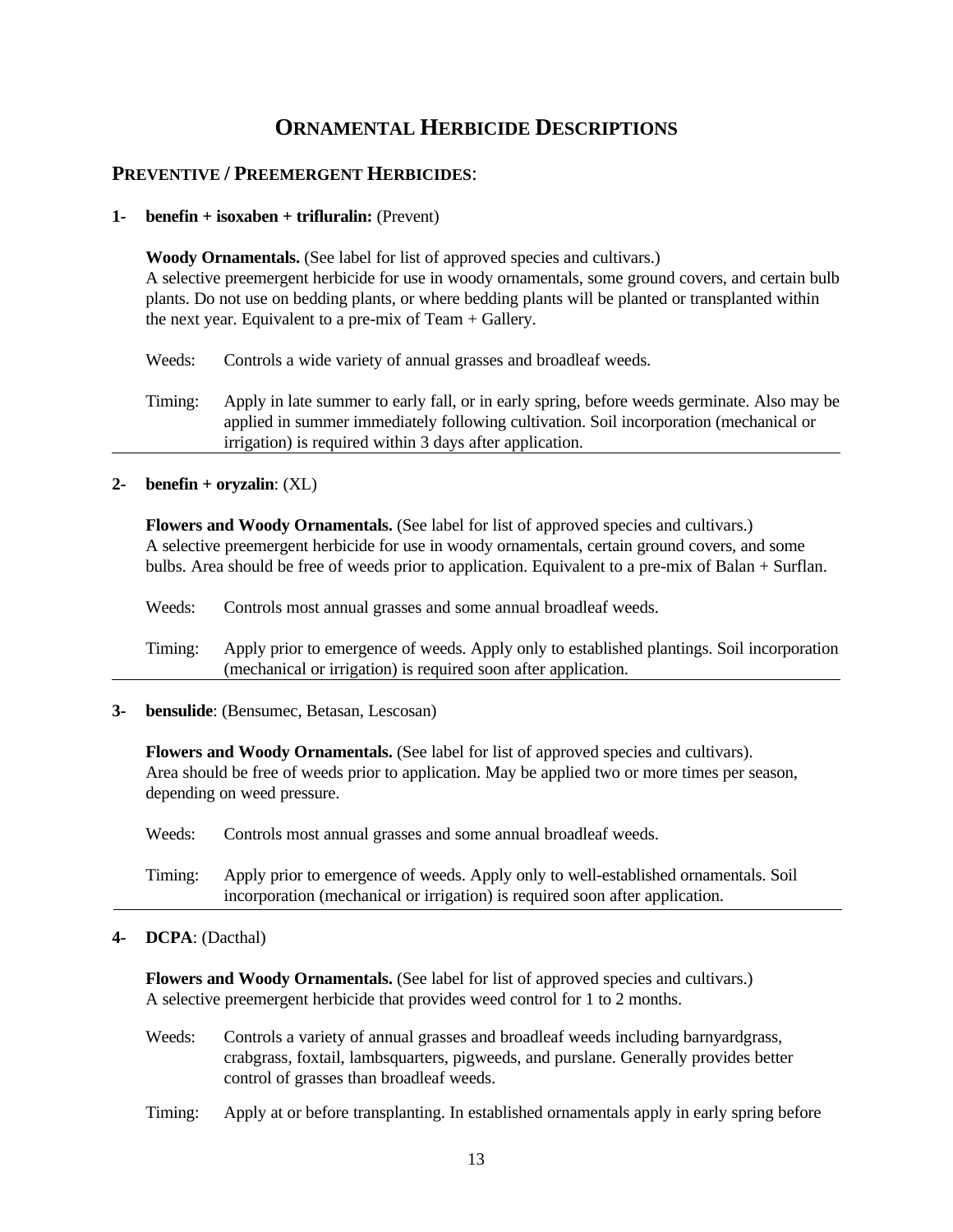weeds emerge. If there is much delay between soil preparation (last tillage) and transplanting, it may be necessary to cultivate again lightly to remove new weed seedlings before applying the herbicide. Herbicide should be incorporated by sprinkler irrigation if at least ½ inch of rainfall does not fall within 3 days after application. Do not disturb after incorporation is complete.

**5- dichlobenil**: (Casoron, Dyclomec)

 **Woody Ornamentals.** (See label for list of approved species and cultivars.) A selective preemergent herbicide for use under established woody ornamentals. Not for use in flower beds.

- Weeds: Controls a wide variety of annual grasses and broadleaf weeds. Provides partial control or suppression of perennial weeds, including quackgrass and field bindweed.
- Timing: Apply under established trees or vines. For annual weeds, apply in the spring before weeds germinate. For perennial weeds, apply in the late fall or early winter before ground is frozen. Remove any existing weeds prior to application. After application, sprinkle the soil lightly to incorporate herbicide. One application is generally enough to give season-long control. **CAUTION:** Do not use on extremely sandy soils or on extremely rocky or gravelly soils.

#### **6- EPTC**: (Eptam)

 **Flowers and Woody Ornamentals.** (See label for list of approved species and cultivars.) A selective preemergent herbicide. As with other preemergent herbicides, any weeds that are growing on the site should be removed before EPTC is applied. Soil to be treated should be loose and free of clods.

- Weeds: Controls a variety of annual grasses and broadleaf weeds. Also provides good to excellent control of quackgrass, bermudagrass, and other perennial grasses.
- Timing: Apply before new weeds emerge. Apply after flowers are 3 to 5 inches high, or 2 weeks after transplanting. For trees, shrubs, or ground covers, apply after growth starts in the spring, or 2 weeks after transplanting.

Broadcast evenly on the soil surface and mix immediately (within minutes) and thoroughly into the soil to a depth of 2 to 3 inches using a hand rake or hand cultivator. EPTC may also be mixed into the soil by watering immediately after application until the soil is wet to a depth of 2 inches. Shallow cultivation (1 to 1.5 inches) after incorporation will not destroy the effectiveness of EPTC.

**7- isoxaben**: (Gallery, Galleria)

 **Woody Ornamentals.** (See label for list of approved species and cultivars.) A selective preemergent herbicide for use in woody ornamentals, some ground covers, and certain bulb plants. Do not apply to newly established ornamentals until soil surface has settled and is crack free.

Weeds: Controls annual broadleaf weeds such as chickweed, filaree, knotweed, mustards, pigweed,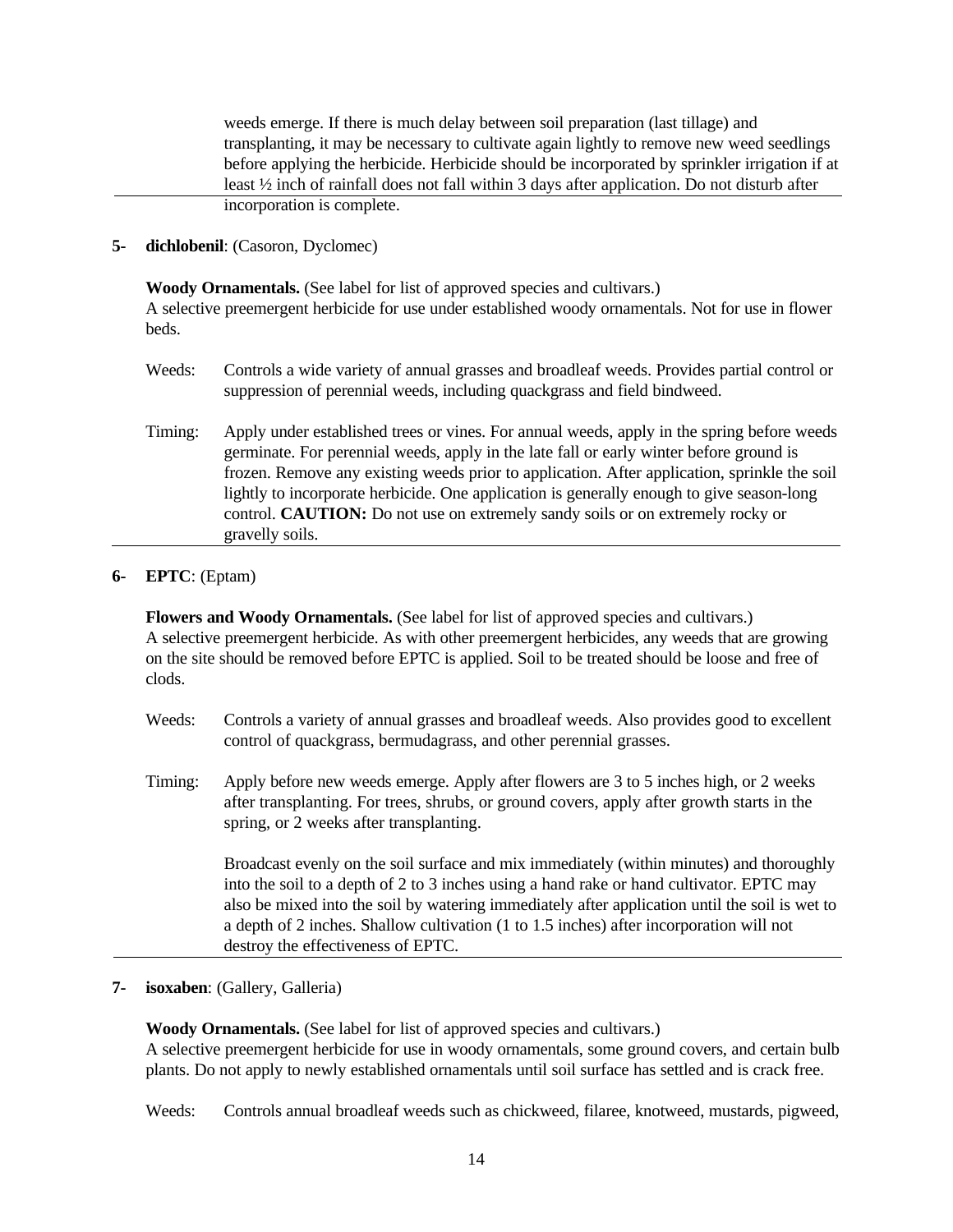plantain, prostrate spurge, purslane, and woodsorrel. High label rates provide partial control of annual bluegrass, barnyardgrass, and green foxtail. May be tank mixed with Surflan or one of several other ornamental herbicides for control of a broader spectrum of weeds. Also premixed with a granular fertilizer and sold as "Galleria."

Timing: Apply in fall or spring prior to weed germination, or during the summer immediately following a cultivation. Controls only weeds that emerge from seeds following application. Does not control re-emerging (overwintering) annuals, or perennials emerging from crowns or roots. Activate with ½ inch sprinkler irrigation or shallow cultivation.

#### **8- isoxaben + oryzalin:** (Snapshot DF)

 **Woody Ornamentals.** (See label for list of approved species and cultivars.) A selective preemergent herbicide for use in woody ornamentals, some ground covers, and certain bulb plants. Equivalent to a pre-mix of Gallery + Suflan.

Weeds: Controls a wide variety of annual grasses and broadleaf weeds.

Timing: Apply in late summer to early fall, or in early spring, before weeds germinate. Also may be applied in summer immediately following cultivation. Soil incorporation (mechanical or irrigation) is required soon after application.

#### **9- isoxaben + trifluralin:** (Snapshot TG)

 **Woody Ornamentals.** (See label for list of approved species and cultivars.) A selective preemergent herbicide for use in woody ornamentals, some ground covers, and certain bulb plants. Do not use on bedding plants, or where bedding plants will be planted or transplanted within the next year. Equivalent to a pre-mix of Gallery + Treflan.

- Weeds: Controls a wide variety of annual grasses and broadleaf weeds.
- Timing: Apply in late summer to early fall, or in early spring, before weeds germinate. Also may be applied in summer immediately following cultivation. Soil incorporation (mechanical or irrigation) is required within 3 days after application.

#### **10- metolachlor:** (Pennant)

 **Flowers and Woody Ornamentals.** (See label for list of approved species and cultivars.) A selective preemergent herbicide for use in certain flowers, shrubs, and landscape trees.

Weeds: Controls a wide variety of annual grasses and broadleaf weeds.

Timing: Apply before weeds germinate. Soil incorporation (mechanical or irrigation) is required soon after application. Do not use on ornamentals within 10 days after transplanting.

**11- napropamide:** (Devrinol)

 **Woody Ornamentals.** (See label for list of approved species and cultivars.) A selective preemergent herbicide for use in certain ground covers, shrubs, and shade trees.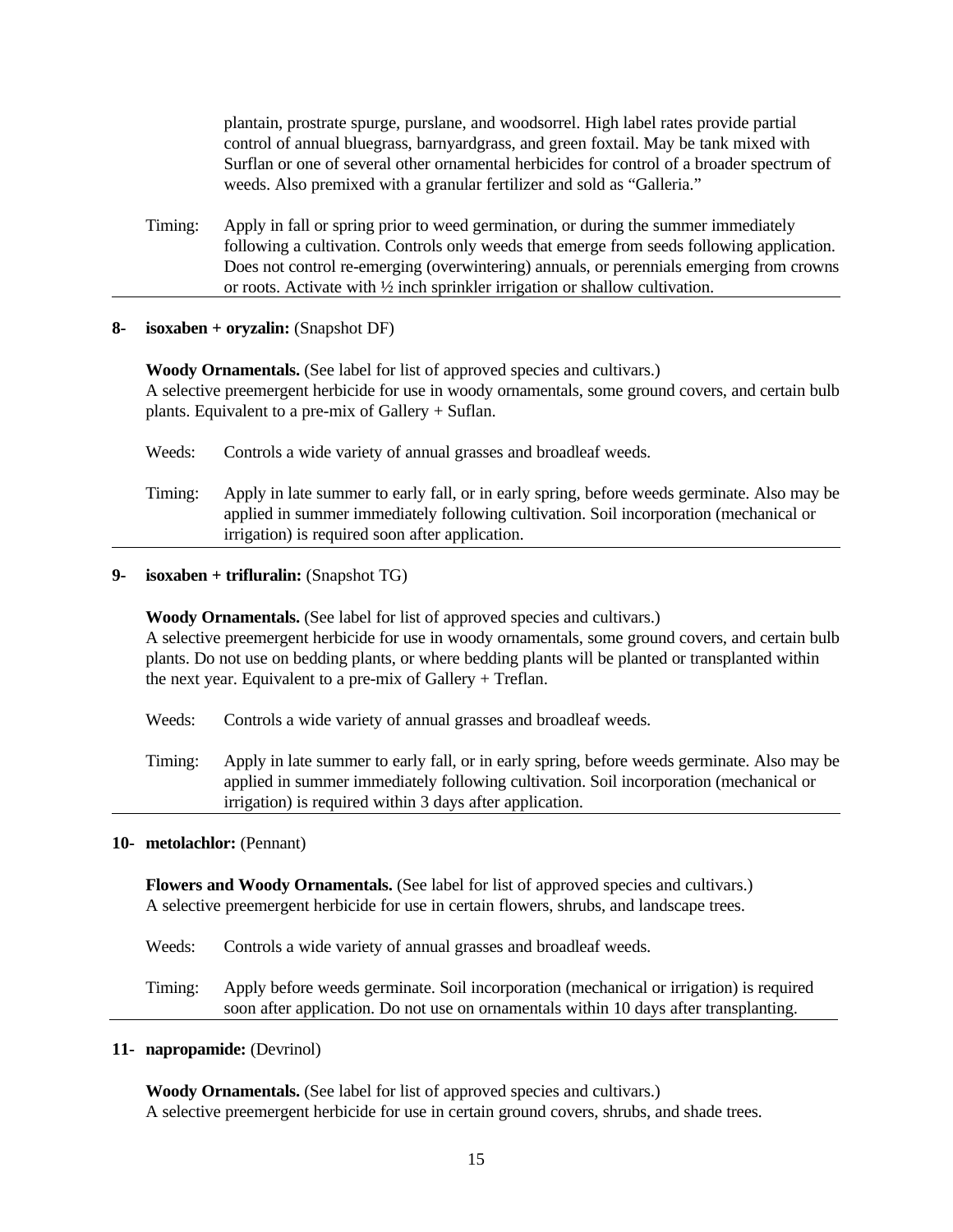Weeds: Controls certain annual broadleaf weeds.

Timing: Apply before weeds germinate. Soil incorporation (mechanical or irrigation) is required soon after application.

#### **12- oryzalin:** (Surflan)

 **Flowers and Woody Ornamentals.** (See label for list of approved species and cultivars.) A selective preemergent herbicide for use in flower beds, shrubs, and under shade trees.

Weeds: Controls a wide variety of annual grasses and some broadleaf weeds.

Timing: Apply before weeds germinate. Soil incorporation (mechanical or irrigation) is required soon after application.

#### **13- oxyfluorfen + pendimethalin**: (Ornamental Herbicide II)

 **Woody Ornamentals.** (See label for list of approved species and cultivars.) A selective preemergent herbicide for established lawns. Equivalent to a pre-mix of Goal + PRE-M herbicides.

Weeds: Annual grass and broadleaf weeds.

Timing: Apply before weeds germinate.

#### **14- pendimethalin**: (Pendulum, PRE-M)

 **Flowers and Woody Ornamentals.** (See label for list of approved species and cultivars.) A selective preemergent herbicide.

Weeds: Controls annual grasses and annual broadleaf weeds.

Timing: Apply before weeds germinate.

#### **15- trifluralin**: (Treflan)

 **Flowers and Woody Ornamentals.** (See label for list of approved species and cultivars.) A selective preemergent herbicide that provides weed control for 1 to 2 months.

- Weeds: Controls a variety of annual grasses and broadleaf weeds including barnyardgrass, downy bromegrass, crabgrass, foxtail, lambsquarters, pigweeds, puncturevine, purslane, and sandbur. Generally provides better control of grasses than broadleaf weeds.
- Timing: Apply at or before transplanting. In established ornamentals apply in early spring before weeds emerge. Mechanically incorporate herbicide into the top 1 to 2 inches of soil immediately after application. Mixing the herbicide deeper into the soil dilutes its concentration and results in poor weed control. Treflan applied to the soil surface will evaporate or be inactivated by sunlight if not mixed into the soil within 3 days.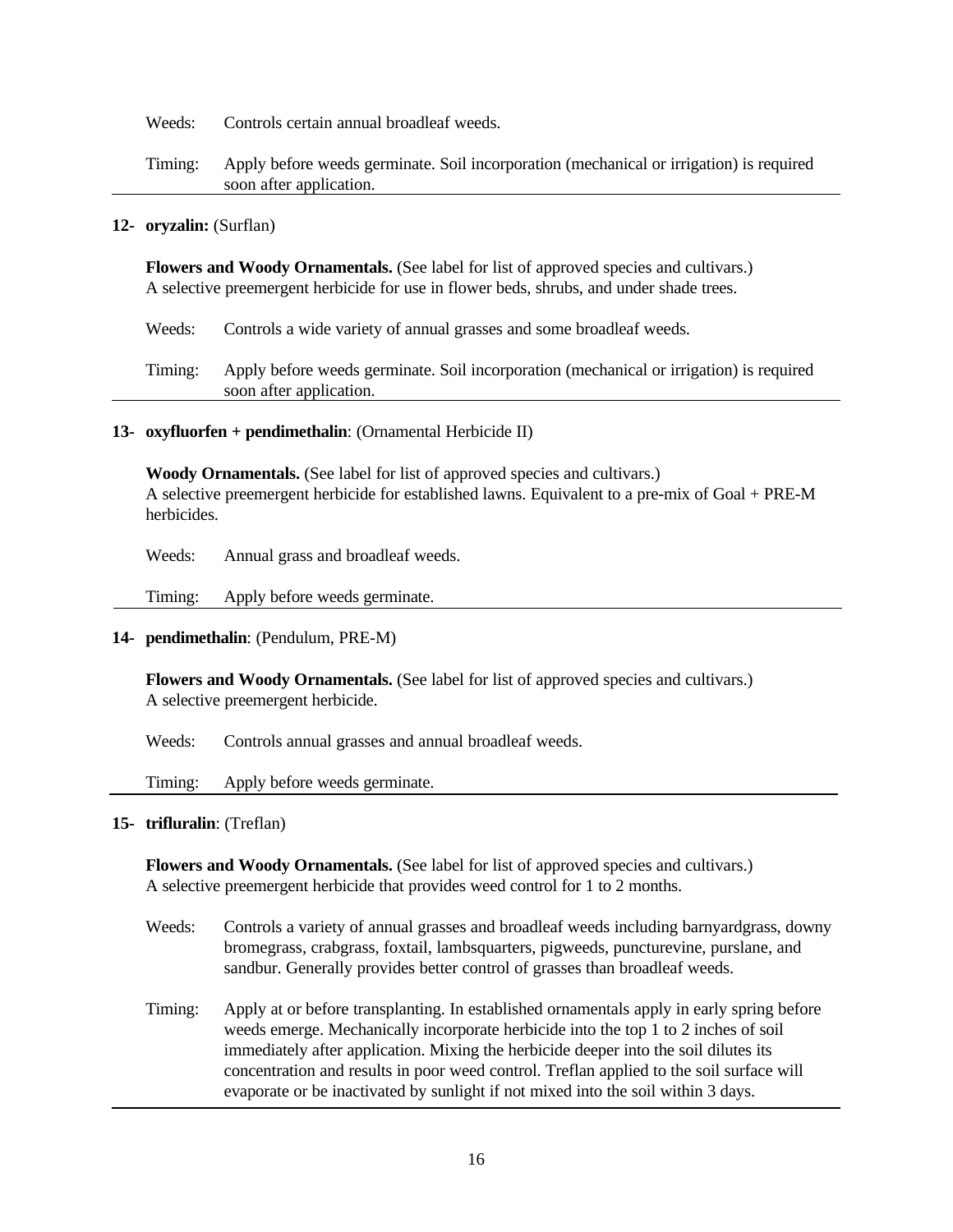#### **FOLIAR / POSTEMERGENT HERBICIDES**:

#### **16- fluazifop:** (Fusilade, Grass-B-Gone, Ornamec, Over-The-Top)

|         | <b>Flowers and Woody Ornamentals.</b> (See label for list of approved species and cultivars.)<br>A selective postemergent herbicide for grass control in transplanted and established ornamentals.           |
|---------|--------------------------------------------------------------------------------------------------------------------------------------------------------------------------------------------------------------|
| Weeds:  | Controls most annual grasses, and provides temporary or partial control of perennial<br>grasses.                                                                                                             |
| Timing: | Apply to emerged actively growing young grasses at the growth stage indicated on the<br>label. Repeated treatments may be necessary to control perennial grass or later emerging<br>flushes of annual grass. |

#### **17- glufosinate:** (Finale)

**Flowers and Woody Ornamentals**. A non-selective postemergent herbicide for site-preparation before transplanting, or for spot treatment of weeds growing under or around woody ornamentals. Provides faster control than glyphosate products. Effects are usually visible within 2 to 3 days. Effects on perennial weeds are often only temporary. **CAUTION**: Severe injury will occur to desirable plants if contacted by the herbicide spray or mist.

| Weeds:  | Provides complete control of most annual weeds, and temporary or partial control of most<br>perennial broadleaf and perennial grass weeds.                            |
|---------|-----------------------------------------------------------------------------------------------------------------------------------------------------------------------|
| Timing: | Apply to emerged actively weeds. Control of perennial weeds is most effective if treated in<br>the bud to bloom stage (boot stage for grasses), or in the early fall. |

#### **18- glyphosate:** (Avail, Killzall, Kleenup, Roundup)

**Flowers and Woody Ornamentals**. A non-selective postemergent herbicide for site-preparation before transplanting, or for spot treatment or wiper application to weeds growing under or around woody ornamentals. Slower to act than glufosinate products, but control of perennials is generally better. **CAUTION**: Severe injury will occur to desirable plants if contacted by the herbicide spray or mist (contact with foliage, green bark, vines, or suckers of trees).

- Weeds: Provides complete controls most weeds. Especially effective against perennials, including quackgrass and field bindweed.
- Timing: Apply to emerged actively weeds. Control of perennial weeds is most effective if treated in the bud to bloom stage (boot stage for grasses), or in the early fall.

#### **19- sethoxydim:** (Poast, Vantage)

**Flowers and Woody Ornamentals.** (See label for list of approved species and cultivars.) A selective postemergent herbicide for grass control in transplanted and established ornamentals.

- Weeds: Controls most annual grasses, and provides temporary or partial control of perennial grasses.
- Timing: Apply to emerged actively growing young grasses at the growth stage indicated on the label. Repeat treatments may be necessary to control perennial grass or later emerging flushes of annual grass.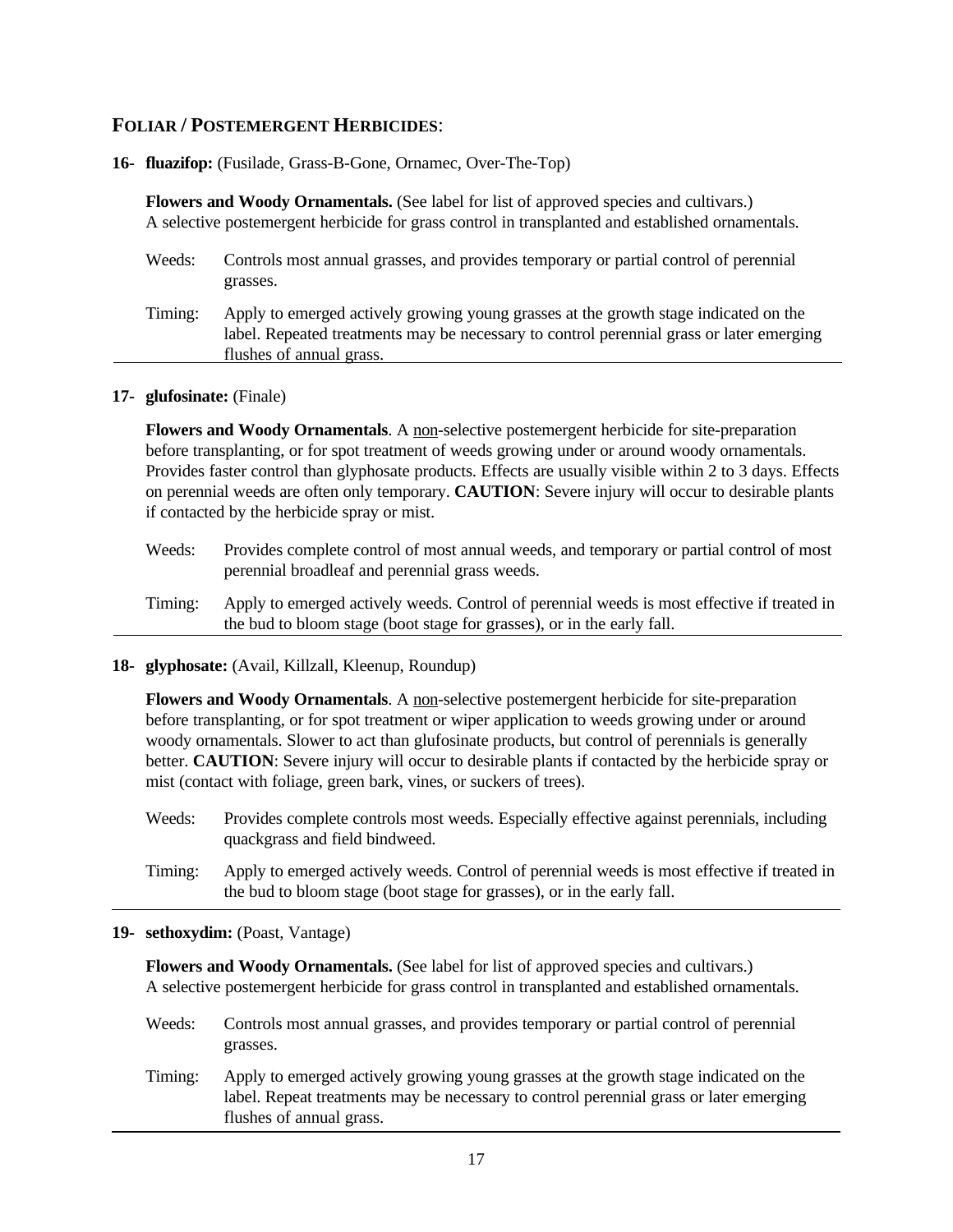#### **WEED CONTROL METHODS**

#### **PREVENTION**

Weeds are unsightly and can reduce the yield and quality of vegetables produced in your garden. Weed control in gardens must begin with prevention. For example, barnyard manure is a good source of fertilizer and organic matter, but it can also be a source of weed seeds. Thorough composting can significantly reduce the number of live weed seeds in manure.

Water from canals and ditches is almost always contaminated with weed seeds. Irrigating with this water continually adds weed seeds to the garden. Screens or filters can reduce, but not totally eliminate, the introduction of weed seeds from the contaminated water sources. Irrigating from wells or culinary systems avoids this problem, but often is more expensive.

Irrigation method has a significant influence on the relative weediness of a garden. Irrigation One effective method of controlling weeds in methods (such as furrows or sprinklers) that wet gardens is the application of a mulch. In addition the entire surface of a garden promote more to weed control, mulches help maintain soil weeds to emerge than methods that deliver water moisture and prevent soil crusting. Mulches also primarily to the crop and leave most of the keep soil temperatures cool and keep vegetables garden surface dry (drip irrigation systems). cleaner. Examples of organic mulch materials When drip irrigation is combined with mulching, include partially decomposed hay, straw, wood

#### **MECHANICAL**

Most experienced vegetable gardeners consider it best to control weeds primarily by mechanical means. Hoeing, cultivation, mulching, or hand weeding provide adequate control of most weeds in a garden. These practices also eliminate the possibility of herbicide injury to garden vegetables. Gardens can be maintained weed free with the least amount of labor when good soil preparation and proper planting are practiced. Consistent, careful cultivation or hoeing will eliminate most weed problems and prevent weed seed production. It will be necessary to hoe or cultivate the garden repeatedly (at least once every 2 weeks) because new weeds germinate and grow throughout the

season.

Remove weeds when they are small and easy to control, and before competition with vegetables becomes significant. Cultivation should be no deeper than necessary to remove the weeds. Shallow cultivation of 1 to 2 inches is usually adequate. Deeper cultivation can injure the root system of many garden plants. Control weeds within vegetable rows by hand pulling when weeds are small. Waiting until later to pull large weeds will damage the roots of nearby vegetables and reduce productivity.

Be sure to keep hoes and rototiller blades sharp. Sharpen them first on a grinder, and then maintain a sharp edge by frequently using a good file.

#### **MULCHING**

weeding requirements are reduced even further. chips, sawdust, lawn clippings, or leaves. A layer of organic mulch from 1 to 6 inches deep may be needed to effectively control weeds.

> Black plastic is also used as a mulch. It is applied by rolling out plastic sheets and then covering the edges with soil. Black plastic mulches prevent weed growth and also enhance the early maturity of warm-season vegetables such as muskmelons, watermelons, tomatoes, peppers, and eggplant. Vegetables can be transplanted after the plastic mulch has been laid down, or the plastic can be laid down after plants are up, by cutting slits or x's in the plastic over every plant and carefully pulling the leaves through. One disadvantage of plastic is that it needs to be removed at the end of each season.

Clear plastic mulch can provide weed control in mid summer, but is generally not very effective in the spring or fall. Clear plastic laid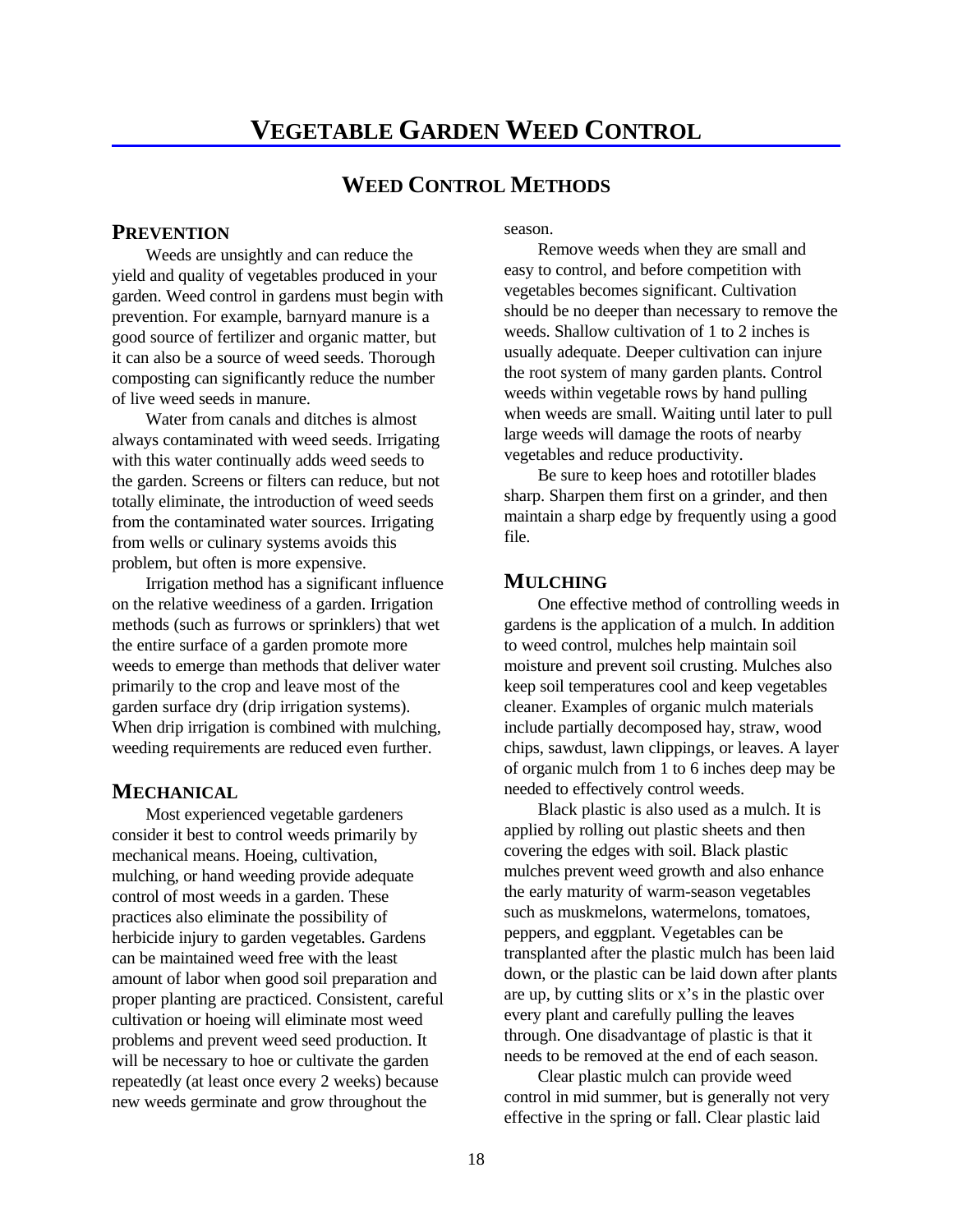on the soil surface in the spring acts much like a greenhouse, warming the soil and accelerating the early growth of garden plants (and weeds). In the heat of mid summer, conditions under clear plastic become so hot that new emerging weeds are killed. And in some cases, soil temperatures can become high enough to kill many nongerminated weed seeds in the top inch or two of soil.

Fabric mulch (sometimes called "weed barrier" fabric) is highly effective in preventing the establishment of annual weeds. It is permeable to air and water, but acts as a physical barrier against germinating weed seedling shoots and roots. Though designed primarily for use under bark chips in ornamental plantings, these fabrics might be used in specialized situations in vegetable gardens. Like black plastic, fabric mulches need to be laid out in the spring and removed from the garden in the fall.

#### **HERBICIDES**

It is common practice for commercial vegetable growers to apply herbicides on large acreages planted to a single crop. It is more difficult to use herbicides in the home garden where many different vegetables are grown within a small area, because no one herbicide is suitable for all garden vegetables. Some herbicide residues may remain sufficiently long in the soil that there is danger of herbicidal damage to other vegetables rotated into a treated area the following year. If using any herbicide in a vegetable garden, carefully read and follow all label information. Before applying any herbicide, make sure your sprayer is calibrated (see the section on calibration) and in proper operation condition. Remember, apply herbicides only to those crops listed on their label.

### **VEGETABLE GARDEN HERBICIDE DESCRIPTIONS**

#### **PREVENTIVE / PREEMERGENT HERBICIDES**:

#### **1- DCPA**: (Dacthal\*)

 A selective preemergent herbicide for weed control in broccoli, brussels sprouts, cabbage, cauliflower, collards, cucumber, eggplant, kale, melons, mustard greens, tomatoes, turnips, garlic, onions, peppers, potatoes, radish, snap beans, and squash. Must be applied before weeds emerge. Provides control for one to two months after planting.

- Weeds: Controls a variety of annual grasses and broadleaf weeds including barnyardgrass, crabgrass, foxtail, lambsquarters, pigweeds, and purslane. Generally provides better control of grasses than broadleaf weeds.
- Timing: For most vegetables, apply at or before planting. However, some crops require a waiting period after transplanting before the herbicide can be applied. If there is much delay between soil preparation (last tillage) and planting, it may be necessary to cultivate again lightly to remove new weed seedlings before applying the herbicide.

The herbicide should be incorporated by sprinkler irrigation if at least  $\frac{1}{2}$  inch of rainfall does not fall within 3 days after application.

#### **2- trifluralin**: (Treflan\*)

A selective preemergent herbicide for weed control in broccoli, brussels sprouts, cabbage, carrots,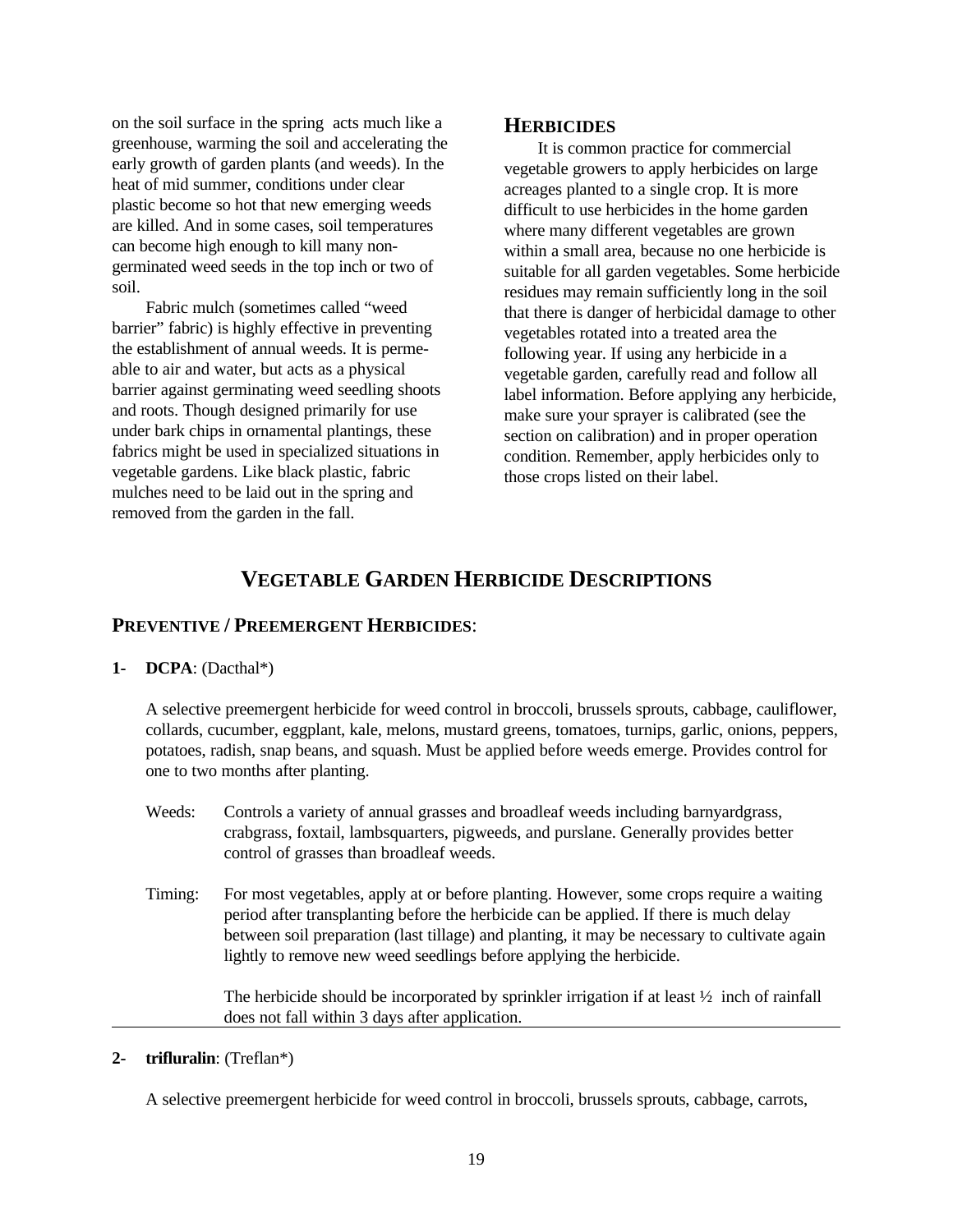cauliflower, collard, cucumber, green peas, kale, melons, tomatoes, turnip greens, peppers, potatoes, snap beans, and squash. Must be applied before weeds emerge. Provides control for 1 to 2 months after planting.

- Weeds: Controls a variety of annual grasses and broadleaf weeds including barnyardgrass, downy bromegrass, crabgrass, foxtail, lambsquarters, pigweeds, puncturevine, purslane, and sandbur. Generally provides better control of grasses than broadleaf weeds.
- Timing: For most vegetables, apply at or before planting. However, some crops require a waiting period after transplanting before the herbicide can be applied. Mechanically incorporate the herbicide into the top 1 to 2 inches of soil immediately after application. Mixing the herbicide deeper into the soil dilutes its concentration and results in poor weed control. Treflan applied to the soil surface will evaporate or be inactivated by sunlight if not mixed into the soil within 3 days.

#### **FOLIAR / POSTEMERGENT HERBICIDES**:

**3- glyphosate:** (Roundup\*)

 A non-selective postemergent herbicide for site-preparation before planting or transplanting garden crops. **CAUTION**: Do not allow spray or mist to contact desirable plants.

- Weeds: Controls most weeds. Especially effective against perennials, including quackgrass and field bindweed.
- Timing: Apply to emerged actively growing weeds. Control of perennial weeds is most effective if treated in the bud to bloom stage (boot stage for grasses), or in the early fall.
- **4- sethoxydim:** (Poast\*)

 A selective postemergent herbicide for use in beans, broccoli, brussels sprouts, cabbage, cantaloupe, cauliflower, collards, cucumber, eggplant, garlic, honeydew melon, kale, kohlrabi, lentils, lettuce, muskmelon, mustard greens, onion, peas, peppers, potato, pumpkin, rhubarb, spinach, squash, tomato, and watermelon.

- Weeds: Controls most annual grasses. Provides temporary or partial control of some perennial grasses, including quackgrass.
- Timing: Apply to emerged actively growing grasses at the growth stage indicated on the label. Repeated treatments may be necessary to control perennial grass or later emerging flushes of annual grass.

\* Not all formulations, containers, and brands of this herbicide are labeled for use in vegetable gardens. Use only those products specifically labeled for the crop.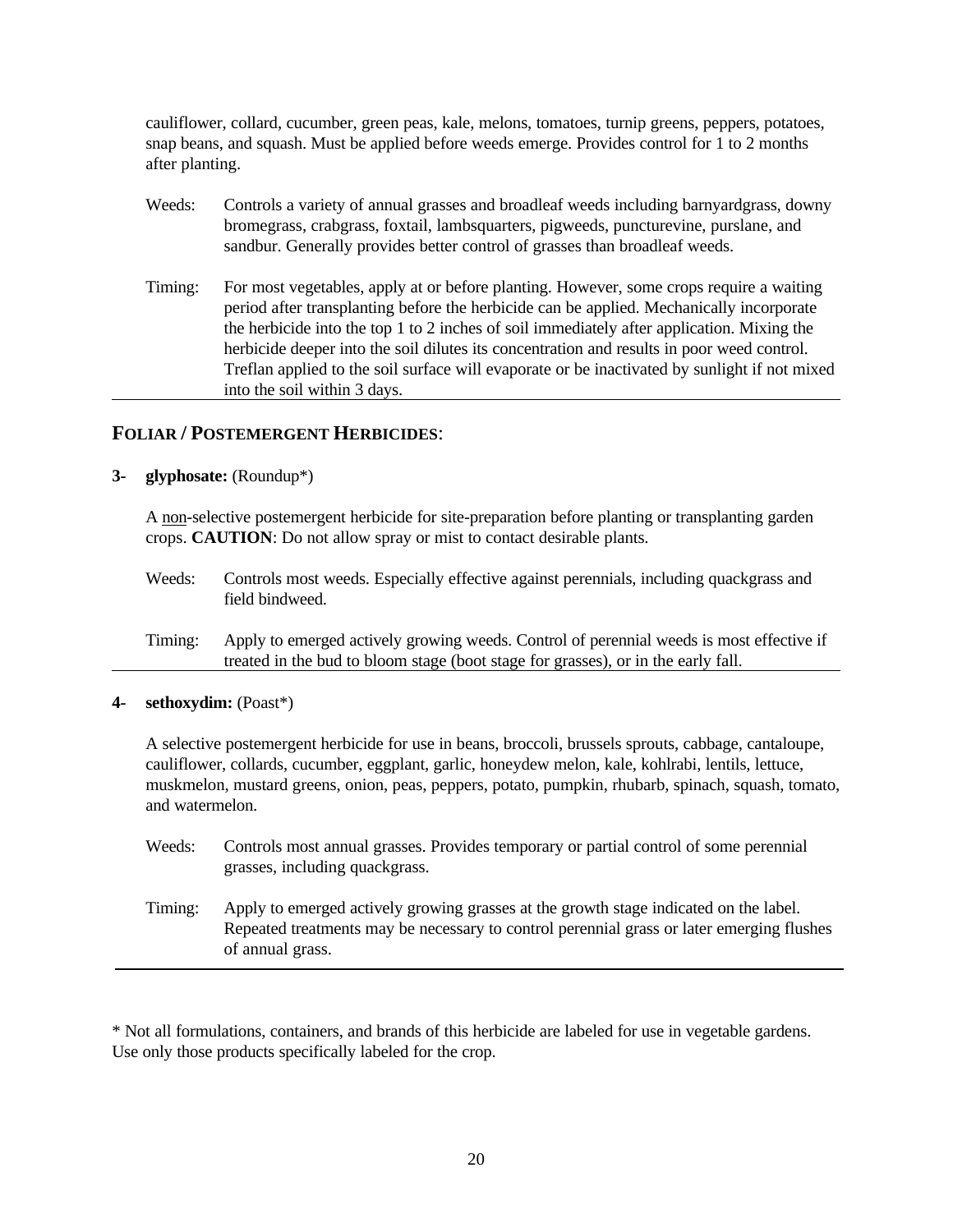## **WEED CONTROL IN FRUIT TREES, GRAPES, AND BERRIES**

be effective methods of weed control in fruit assist in the effort.

Pulling, hoeing, rototilling, or mulching can trees, grapes, or berries. Approved herbicides can

#### **PREVENTIVE / PREEMERGENT HERBICIDES**:

#### **1- DCPA:** (Dacthal\*)

A selective preemergent herbicide for use in **strawberries**.

- Weeds: Controls a variety of annual grasses and broadleaf weeds.
- Timing: Apply before weeds germinate. May be applied prior to or at time of transplanting, or to established strawberry plants. Apply to established plantings in fall or early spring. Soil incorporation (mechanical or irrigation) is required soon after application.

#### **2- dichlobenil**: (Casaron\*)

 A selective preemergent herbicide for use under **grapes**, **raspberries**, **blackberries**, and some **fruit trees** (apple, cherry, peach, pear, plum, prune).

- Weeds: Controls a wide variety of annual grasses and broadleaf weeds. Provides partial control or suppression of perennial weeds, including quackgrass and field bindweed.
- Timing: Apply under established trees, vines, or canes. For annual weeds, apply in the spring before weeds germinate. (For spring applications to raspberries or blackberries, apply before berry shoots emerge.) For perennial weeds, apply in the late fall or early winter before ground is frozen. Remove any existing weeds prior to application. After application, sprinkle the soil lightly to incorporate herbicide. One application is generally enough to give season-long control. **CAUTION:** Do not use on extremely sandy soils or on extremely rocky or gravelly soils.

#### **3- oryzalin:** (Surflan\*)

 A selective preemergent herbicide for use under **grapes**, **raspberries**, **blackberries**, and some **fruit trees** (apple, apricot, cherry, peach, pear, plum, prune).

Weeds: Controls a wide variety of annual grasses and some broadleaf weeds.

Timing: Apply before weeds germinate. Soil incorporation (mechanical or irrigation) is required soon after application.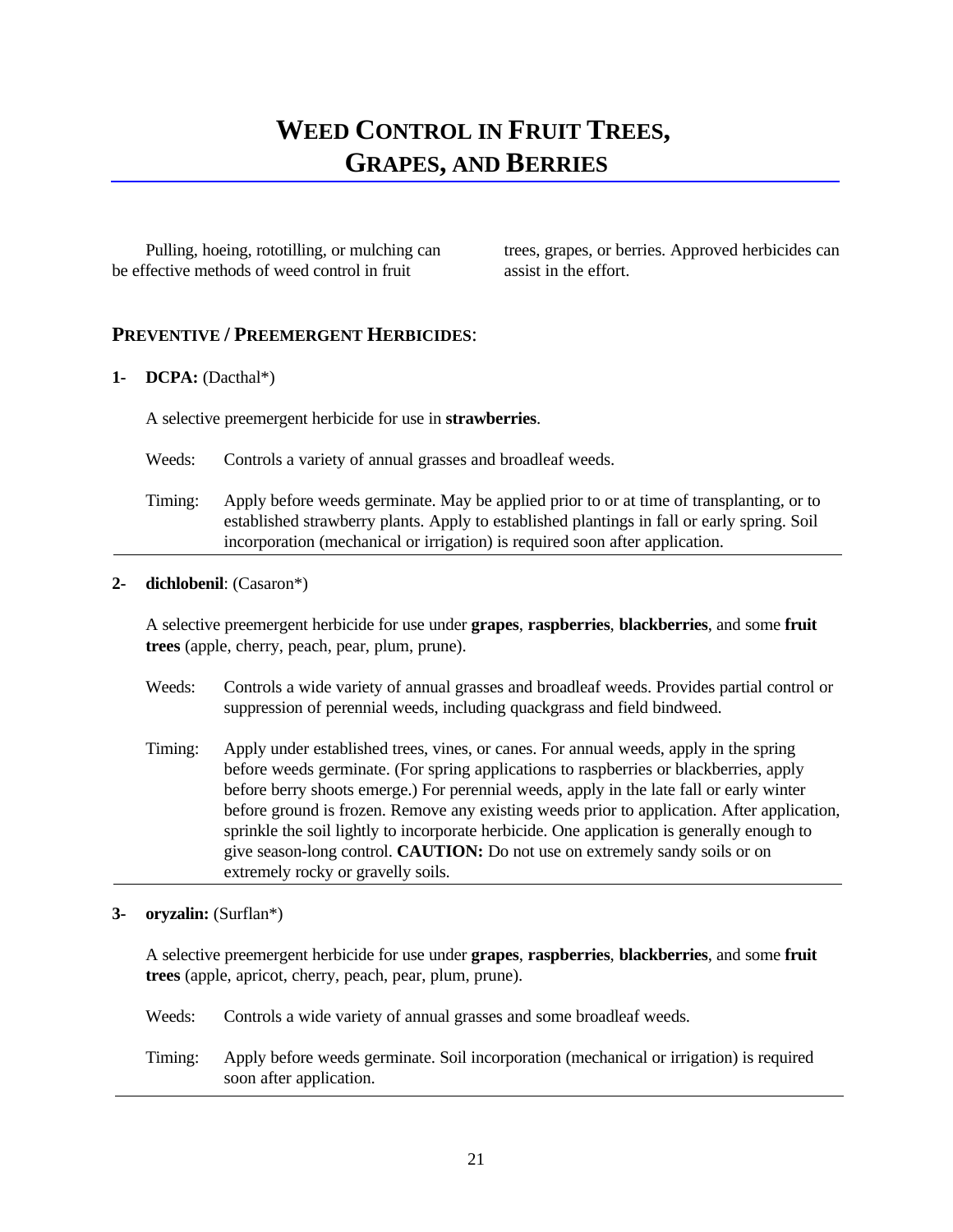#### **4- trifluralin:** (Treflan\*)

A selective preemergent herbicide for use under **grapes** and **fruit trees** (apricot, peach, plum, prune).

| Weeds:  | Controls a wide variety of annual grasses and some broadleaf weeds. Can provide some<br>suppression of field bindweed. |
|---------|------------------------------------------------------------------------------------------------------------------------|
| Timing: | Apply before weeds germinate. Soil incorporation (mechanical or irrigation) is required<br>soon after application.     |

#### **FOLIAR / POSTEMERGENT HERBICIDES**:

#### **5- fluazifop:** (Fusilade\*)

 A selective postemergent herbicide for use under some **fruit trees** (apricot, cherry, peach, plum, prune).

- Weeds: Controls most annual grasses. Provides temporary or partial control of most perennial grasses, including quackgrass.
- Timing: Apply to emerged actively growing grasses at the growth stage indicated on the label. Repeated treatments may be necessary to control perennial grass or later emerging flushes of annual grass.

#### **6- glufosinate:** (Rely\*)

A non-selective postemergent herbicide for site preparation prior to transplanting **apples** and **grapes**. Also approved as a weed control maintenance treatment when used as a directed spray in established apples and grapes. **CAUTION:** Do not allow spray or mist to contact foliage or green bark of trees or vines. Do not use within 1 year after transplanting.

- Weeds: Controls annual grasses and broadleaf weeds, and provides partial or temporary control of many perennial weeds.
- Timing: Apply to actively growing weeds. Repeated treatments may be necessary to control later emerging weeds.

#### **7- glyphosate:** (Roundup\*)

 A non-selective postemergent herbicide for site-preparation before transplanting **grapes**, **berries**, and some **fruit trees**. Also approved as a maintenance treatment for weed control under established fruit trees (apple, apricot, cherry, peach, pear, plum, prune), grapes, or berry canes. **CAUTION:** Do not allow spray or mist to contact foliage, green bark, canes, vines, or suckers of trees.

Weeds: Controls most weeds. Especially effective against perennials, including quackgrass and field bindweed.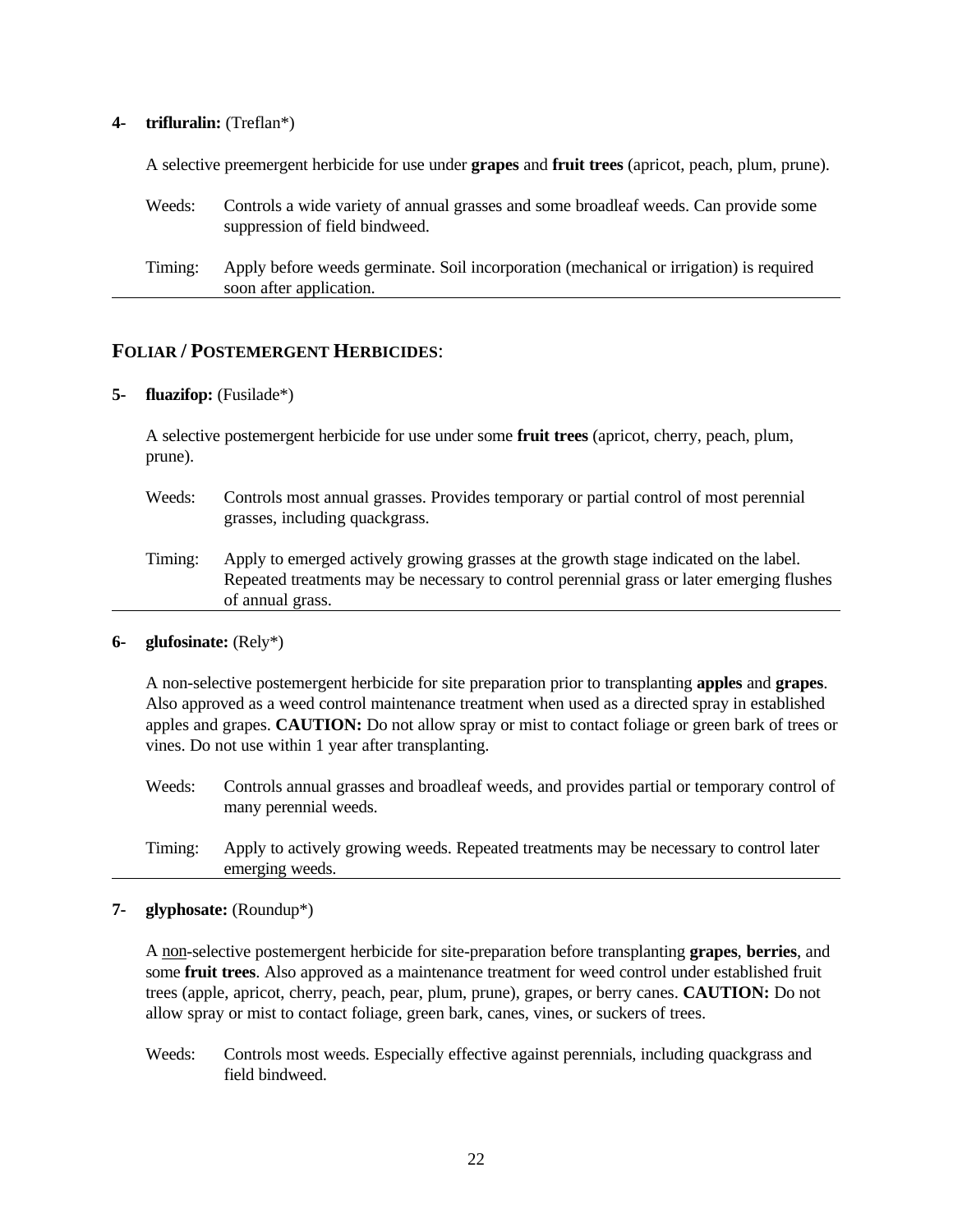Timing: Apply to emerged actively weeds. Repeated treatments may be necessary to control some perennials or later emerging flushes of annual grass.

#### **8- sethoxydim:** (Poast\*)

 A selective postemergent herbicide for use under **grapes**, **raspberries**, **strawberries**, and some **fruit trees** (apple and pear).

- Weeds: Controls most annual grasses. Provides temporary or partial control of most perennial grasses, including quackgrass.
- Timing: Apply to emerged actively growing grasses at the growth stage indicated on the label. Repeated treatments may be necessary to control perennial grass or later emerging flushes of annual grass.

 Not all formulations, containers, and brands of this herbicide are labeled for this use. Use only those \* products specifically labeled for the crop.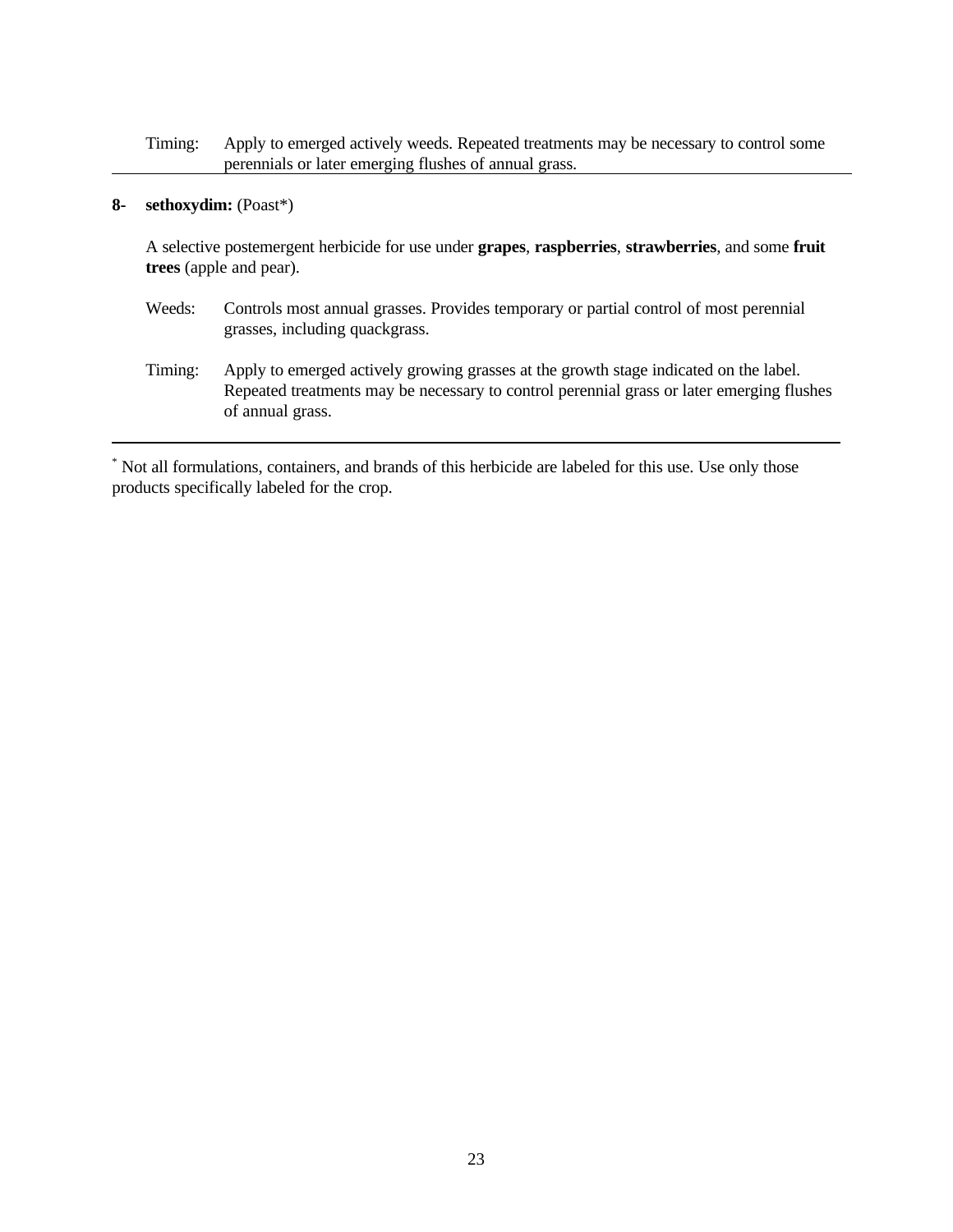ways, or other bare-ground areas around the active ingredients you might find in preemergent home free of all vegetation can be a time herbicides for bare-ground residential use include consuming and labor intensive project if done oxyflurofen, norflurazon, napropamide, or only by hoeing or hand-pulling. Many times the prodiamine. soil or gravel is hard and compacted, and hoeing, Preemergent herbicides need to be applied pulling, or tilling is almost impossible. Weeds are before any weeds have emerged, making early able to grow well in these harsh sites, and need to spring or late fall the best time for application. If be controlled. Fortunately, there are several weeds have already emerged, it's still possible to herbicides that are very effective. And achieve control by tank mixing a preemergent

vegetation, use a non-selective foliar herbicide. (glufosinate or glyphosate products). The two most popular choices are Roundup (or a Preemergent herbicides need to be similar products containing the active ingredient incorporated into the top inch or two of soil "glyphosate"), or Finale (containing the active within a few days after application. Where ingredient "glufosinate"). Both herbicides provide shallow tillage isn't practical, this can be essentially complete control of nearly all types of accomplished adequately by as little as  $\frac{1}{4}$  inch of annual weeds, and at least temporary control of rainfall or sprinkler irrigation. perennials. Neither herbicide has any soil Industrial and right-of-way soil sterilants activity, so only weeds that are emerged at the (herbicides that include the active ingredients time of treatment are killed. Multiple prometon, diuron, bromacil, princep, or atrazine) applications, perhaps once every 2 to 4 weeks, should never be used in residential areas. These might be needed to control later flushes of weeds sterilants move with precipitation or irrigation that emerge during the summer and fall. water downward or laterally in the soil, and can

control, use one of several preemergent result is often serious injury or even death of herbicides. Some of the same herbicides desirable plants, even though they may be a approved for use under woody ornamentals and considerable distance away from the original site fruit trees also are approved for use in driveways of herbicide application. Sterilant herbicides and other non-crop sites. Popular choices include remain active in the soil for years, making it the active ingredients oryzalin (Surflan), possible for them to move much further than you trifluralin (Treflan), isoxaben (Gallery), and might expect. pendimethalin (PRE-M), used alone or in

Maintaining gravel parking areas, drive- various combinations. Other safe and effective

For temporary control of all existing herbicide with a non-selective foliar herbicide

For more permanent bare-ground weed be taken up by roots of trees and shrubs. The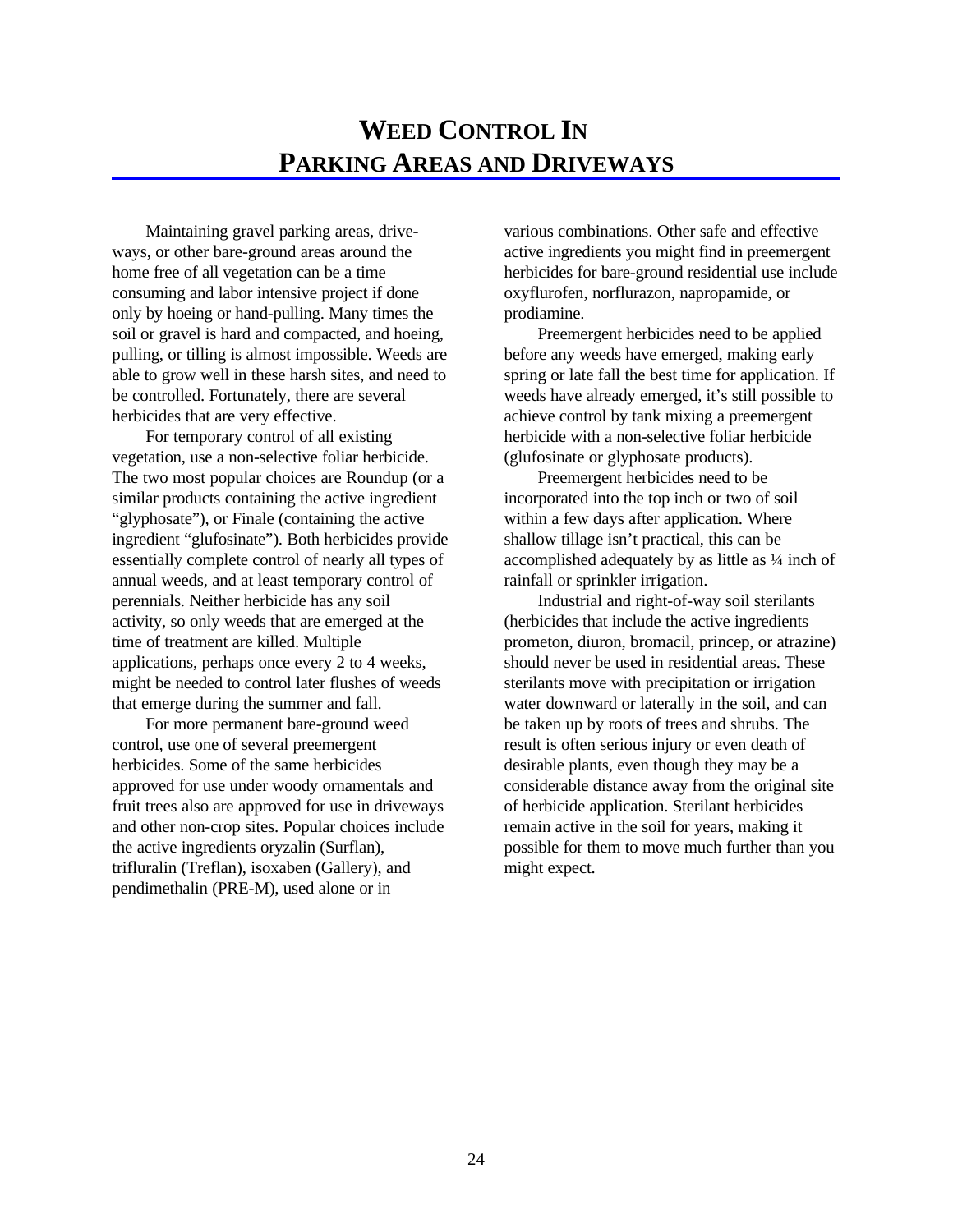remove brush or trees from a landscape. Brush is Be careful not to completely girdle the tree, but killed best with foliar sprays containing the active make enough cuts to hold the needed amount of ingredient triclopyr. Herbicide formulations that herbicide. Each cut should be angled downward include either dicamba or glyphosate also can be to create a trough, and herbicide is placed effective against brush. Prevent herbicide from directly into the cuts in the same dose (2 cc per coming in direct contact with desirable plants. inch of trunk diameter). Don't cut the tree down

herbicide before cutting it down. The most plenty of time to penetrate deep into the root effective herbicides for this use are products system. containing glyphosate, 2,4-D, or a combination Although herbicide pretreatment is of  $2.4-D + MCPP +$  dicamba. Once inside the preferred, trunks of trees already cut down can foliage or trunk, these systemic herbicides be killed. Painting the cut surface of a trunk with translocate to the deepest roots, killing the entire herbicide concentrate is effective, but only if tree and preventing reemergence of new sprouts done within just a few minutes after the tree is

Late summer or very early fall (before time, use the drill-hole or frill-cut technique leaves begin to change color) is the best time to described for standing trees. Inject herbicide kill trees. Place herbicide concentrate directly concentrate directly into living parts of the trunk into the trunk 12 inches or less above the soil as near to the soil surface as possible. Without a surface by drilling a series of holes  $(½ \text{ inch}$  full living tree to send sap downward, herbicide in diameter and 1 to 2 inches deep) around the translocation into the roots is more limited, and trunk and filling them with herbicide concentrate. repeated treatments and/or higher doses of Angle holes downward at a 45 degree angle to act herbicide may be needed. If an old stump has as small herbicide reservoirs. A disposable already begun to re-sprout, cut off all sprouts or syringe (without needle) works well for placing suckers and immediately paint them with herbicide into the holes. Cap holes with wood herbicide concentrate. Then inject additional putty or other material to prevent evaporation. It herbicide into drill-holes or frill-cuts in the trunk. usually requires at least 2 cc of herbicide concentrate per inch of trunk diameter to kill a Ready-to-use herbicide formulations are tree. This means that if a tree has a 10-inch too dilute to be effective in killing trees. trunk, you will have to inject a total of at least 20 Formulations containing at least 3 to 4 pounds of cc of herbicide concentrate within the several active ingredient per gallon (greater than 40% drill-holes. active ingredient concentration) work best. Use

using a hatchet or axe to make a series of shallow herbicide. It is possible for some herbicides to horizontal cuts (called frill-cuts) low on the move into an adjacent tree through unseen root trunk. Cuts need to penetrate the outer bark grafts, or by exuding into the soil from roots of a

Occasionally it becomes necessary to and reach the inner living tissue called cambium. When removing a tree, it is best to treat with until the next spring. This gives the herbicide

or suckers. felled. To treat a trunk that has been cut for some

Herbicide may also be placed into a tree by caution when treating any trees or trunks with treated tree.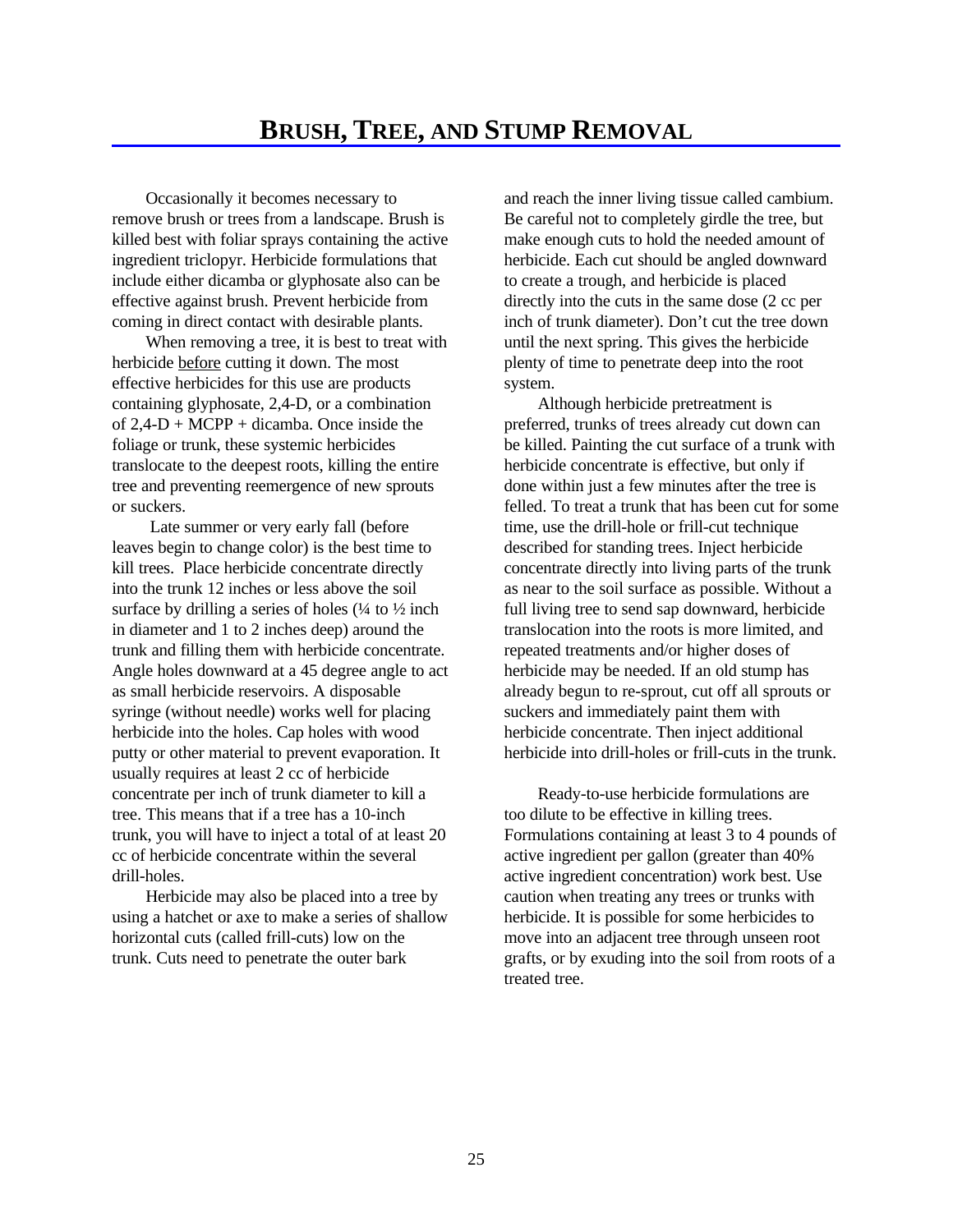### **COMMON AND CHEMICAL NAMES OF SELECTED ACTIVE INGREDIENTS FOUND IN RESIDENTIAL HERBICIDE PRODUCTS**

| <b>ACTIVE INGREDIENT</b> | <b>CHEMICAL NAME</b>                                                                 |
|--------------------------|--------------------------------------------------------------------------------------|
| $2,4-D$                  | 2,4-dichlorophenoxy acetic acid                                                      |
| benefin                  | n-butyl-N-ethyl-a,a,a-tri-fluoro-2,6-dinitro-p-<br>toluidine                         |
| clopyralid               | 3,6-dichloro-2-pyridinecarboxylic acid                                               |
| <b>DCPA</b>              | dimethyl tetrachlorotere-phthalate                                                   |
| dicamba                  | 3,6-dichloro-2- metholxybensoic acid, or 3,6-<br>dichloro-o-anisic acid              |
| fluazifop                | $(R)-2-[4-[[5-(\text{trifluorometry}])-2-$<br>pyridinyl]oxy]phenoxy]                 |
| glufosinate              | monoammonium 2-amino-4-<br>(hydroxymethylphosphinyl)butonate                         |
| glyphosate               | N-(phosphonoethyl)glycine                                                            |
| isoxaben                 | N-[3-(1-ethyl-1-methylpropyl)-5-isoxazolyl]-2,6-<br>dimethoxybenzamide               |
| <b>MCPA</b>              | 2-methyl-4-chlorophenoxy) acetic acid                                                |
| <b>MCPP</b> (mecoprop)   | 2-(2methyl-4-chlorophenoxy) propionic acid                                           |
| MSMA, DSMA               | Sodium, calcium (or other) methanearsonates                                          |
| pendimethalin            | N-(1-ethylpropyl)-3,4 dimethyl-2, 6 dinitroben-<br>zenamine                          |
| sethoxydim               | 2-[1-(ethoxyimino)butyl]-5-[2-(ethylthio) propyl]-3-<br>hydroxy -2- cyclohexen-1-one |
| triclopyr                | 3,5,6-trichloro-2-pryidinyl-oxy acetic acid                                          |